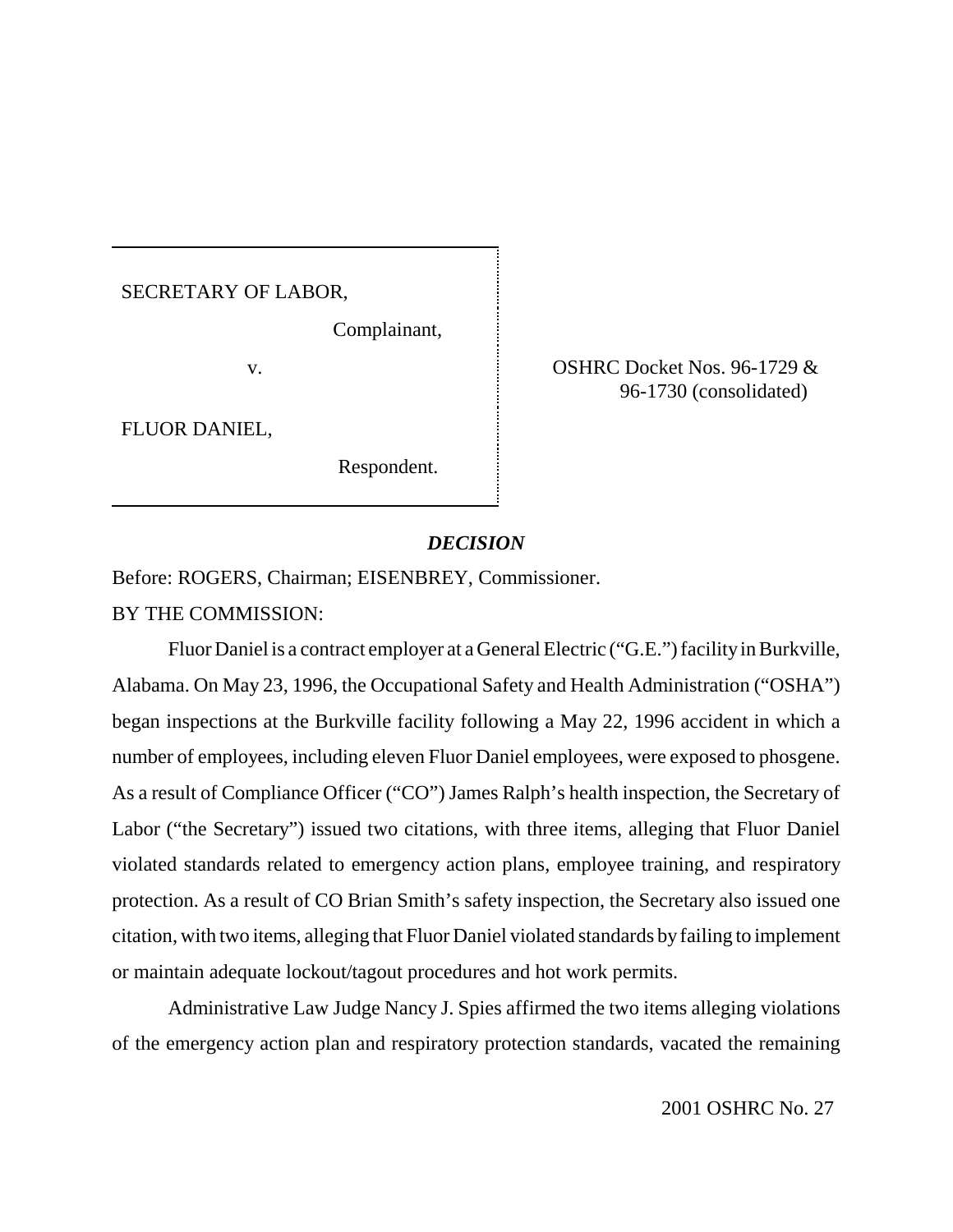three items, and assessed a total penalty of \$32,500. For the reasons that follow, we affirm the willful respiratory protection item, assess a penalty of \$30,000, and vacate the remaining four items.

## **Background**

Fluor Daniel is an engineering and construction company with approximately 30,000 employees worldwide. Since 1985, Fluor Daniel has maintained employees at a G.E. manufacturing facility in Burkville, Alabama. Fluor Daniel was responsible for the initial construction of the Burkville facility between 1985 and 1987. Since that time its employees have been involved in various additions and modifications to the plant and have also provided on-site contract maintenance services. Fluor Daniel employees are not directly involved with G.E. production. In May 1996, Fluor Daniel had "a couple hundred" employees at the Burkville facility.

The Burkville facility consists of one waste handling plant and five manufacturing plants, including a resin plant and a phosgene plant.<sup>1</sup> The resin plant is a six-story, open-sided structure, approximately 100 feet wide and 400 feet long, which sits approximately fifty feet east of the phosgene plant. A street separates the two plants, but they are connected physically by a pipe rack, which holds phosgene-conveying pipes.

On May 22, 1996, a number of Fluor Daniel employees were working on the second floor mezzanine of the resin plant, removing a caustic line so that they could install a heat exchanger to the caustic scrubber system. While they were working, low levels of phosgene vented back through the caustic line. After the phosgene release was detected, the Fluor Daniel employees evacuated the resin plant.

Neither Fluor Daniel nor G.E. provided emergency escape respirators for Fluor Daniel employees in the resin plant, and none of the Fluor Daniel employees who evacuated the

<sup>&</sup>lt;sup>1</sup>The material safety data sheets for phosgene entered into evidence describe phosgene as a potentially fatal, poisonous, non-flammable gas that has an irritant effect on eyes, skin, respiratory tract, and lungs.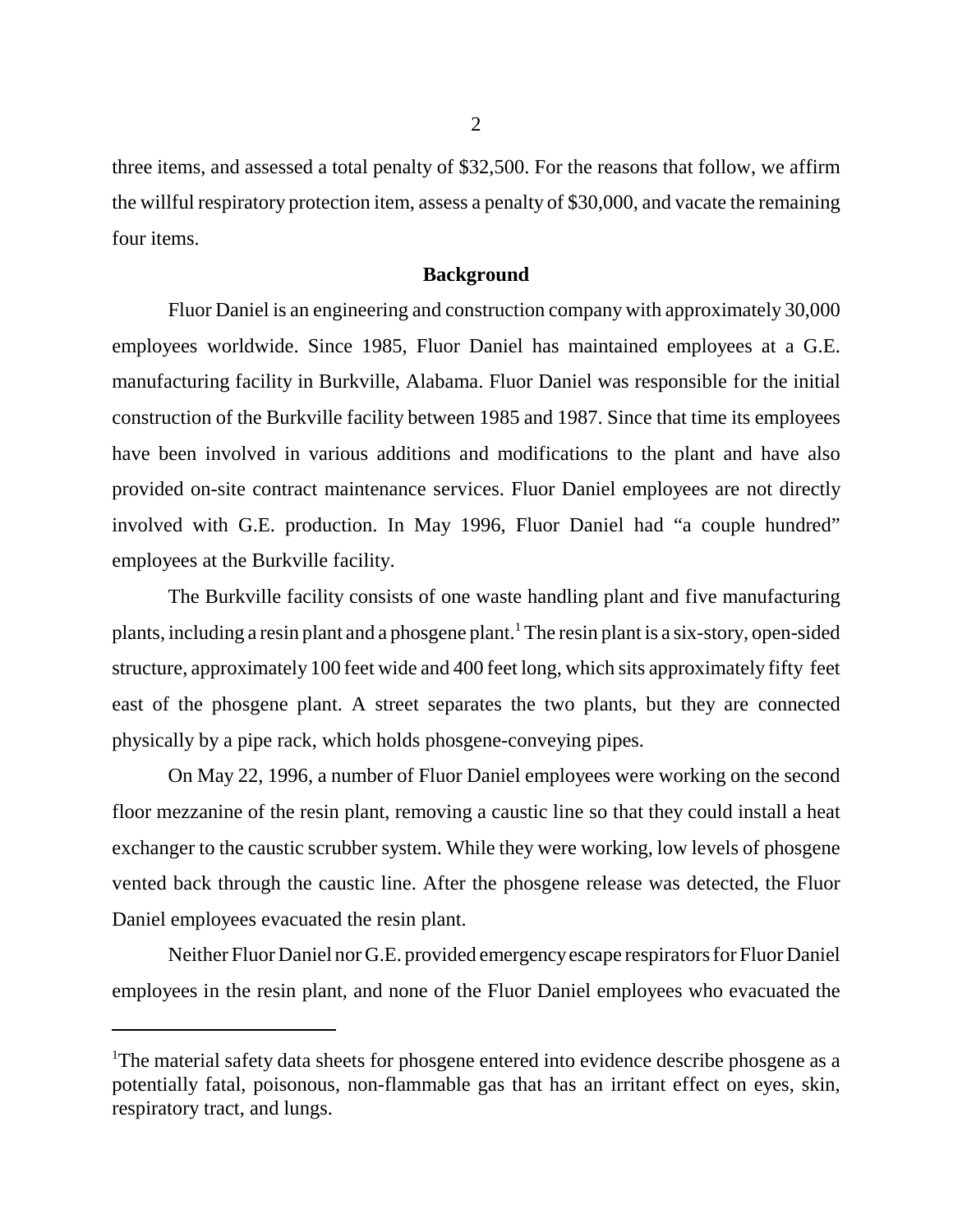plant were wearing respirators. After evacuation, G.E.'s on-site physician examined eleven Fluor Daniel employees and referred them to a hospital in Montgomery, Alabama, where they were examined further and provided prophylactic treatment. Eight employees stayed overnight for observation and were released the next day.

# **Discussion**

# I. *Alleged Violations of 29 C.F.R. § 1926.64*

The Secretary cited Fluor Daniel for three violations of 29 C.F.R. § 1926.64, a standard that regulates the process safety management of highly hazardous chemicals. Citation 1, item 2 in Docket No. 96-1729, addressing the health-related charges, alleges that Fluor Daniel committed a serious violation of 29 C.F.R. § 1926.64(h)(3)(iii) because it did not ensure or document that its employees working in the resin plant demonstrated an understanding of the hazards of phosgene. Citation 1, item 1 in Docket No. 96-1730, addressing the safety-related charges, alleges that Fluor Daniel committed a serious violation of 29 C.F.R. § 1926.64(f)(4) by failing to develop and implement safe work practices to provide for the control of hazards during operations such as lockout/tagout. Citation 1, item 2 in Docket No. 96-1730 alleges that Fluor Daniel committed a serious violation of 29 C.F.R. § 1926.64(k)(2) by failing to maintain adequate hot work permits.

To establish a violation of an OSHA standard, the Secretary must show that (1) the standard applies, (2) the employer violated the terms of the standard, (3) its employees had access to the violative condition, and (4) the employer had actual or constructive knowledge of the violative condition. *E.g., Gary Concrete Products, Inc.*, 15 BNA OSHC 1051, 1052, 1991-93 CCH OSHD ¶ 29,344, p. 39,449 (No. 86-1087, 1991). The Secretary has the burden of proving her case by a preponderance of the evidence. *E.g., Astra Pharmaceuticals Prods.*, 9 BNA OSHC 2126, 2129, 1981 CCH OSHD ¶ 25,578, pp. 31,899-900 (No. 78-6247, 1981), *aff'd in pertinent part,* 681 F.2d 69 (1st Cir. 1982).

Regarding the first element of proof, section 1926.64 applies only to a process which involves "a chemical at or above the specified threshold quantities listed in Appendix A to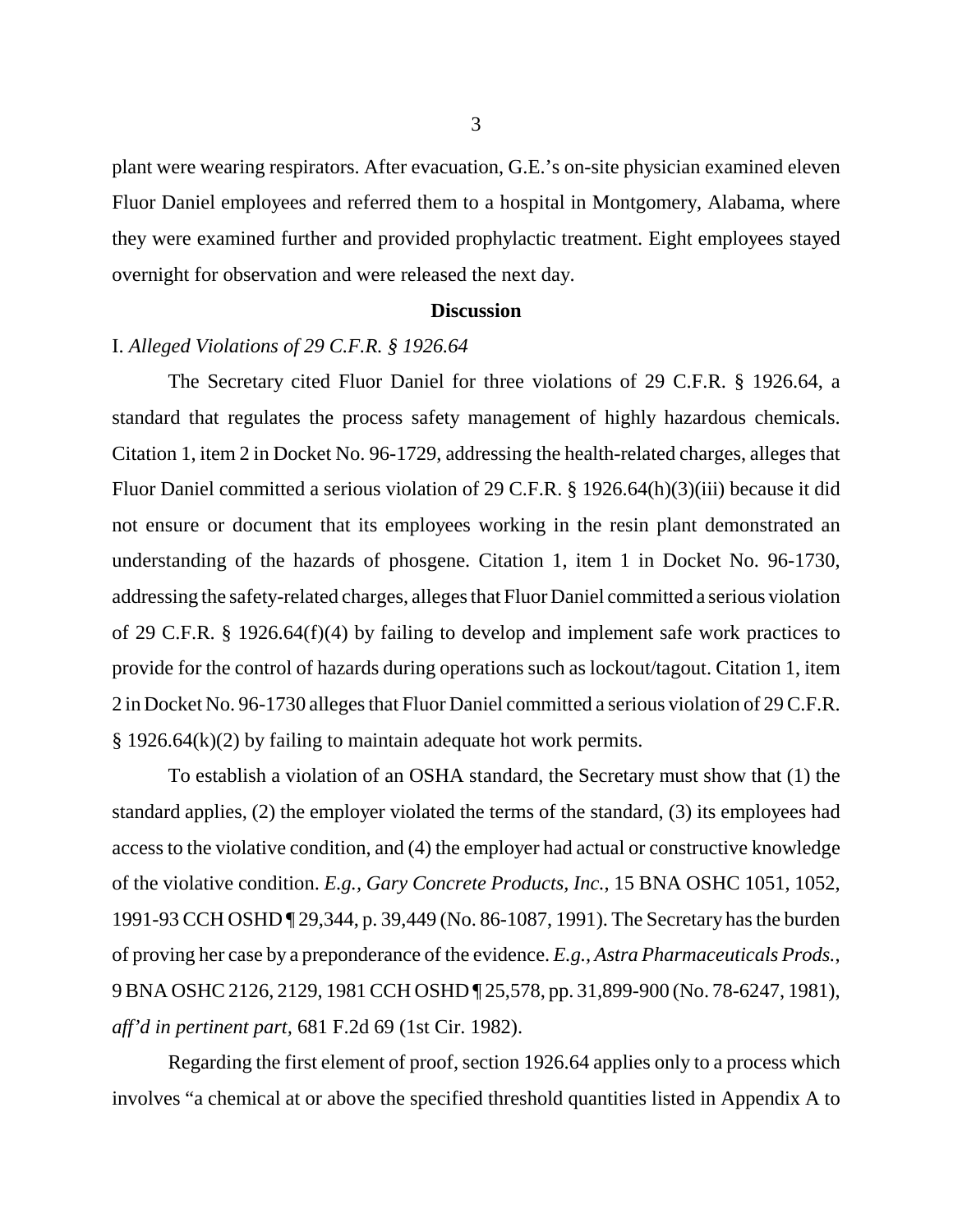this section" or "a flammable liquid or gas . . . on site in one location, in a quantity of 10,000 pounds . . . or more." 29 C.F.R. § 1926.64(a)(1)(i) & (ii). The Material Safety Data Sheets for phosgene introduced by both the Secretary and Fluor Daniel state that the gas is *not*  flammable, and the Secretary does not contend otherwise on review. The question, therefore, is whether the Secretary showed that the process at issue involved a chemical at or above the specified threshold quantities ("TQ") listed in Appendix A. The judge concluded that the Secretary "adduced no evidence" that Fluor Daniel or G.E. kept phosgene, or any other chemical listed in Appendix A, at or above the TQ. The TQ for phosgene is 100 pounds. Having reviewed the record, we agree with the judge that the Secretary has failed to make a prima facie showing that the process involved a chemical at or above the TQ, and she therefore has not established that the standard applies.

The Secretary relies on Smith's statement that Fluor Daniel was engaged in a "covered process under the health and safety standards." We disagree with the Secretary's argument that Smith implicitly stated that the threshold quantity of phosgene was present simply because that is a predicate for the process to be "covered" under the standard. Neither Smith nor any other witness explicitly testified that there was at least 100 pounds of phosgene present at the Burkville facility, or cited any evidence that would support such a conclusion. CO Ralph testified that measurements taken after the May 22, 1996 release showed phosgene exposure levels between 0.3 and 0.5 parts per million, but the Secretary concedes that these measurements do not establish that phosgene was present at or above its threshold quantity. Nor has the Secretary introduced any documentary evidence stating the amount of phosgene present at the Burkville facility.

We also reject the Secretary's argument that the amount of phosgene can be inferred from the physical characteristics of the facility. Although the Commission may draw reasonable inferences from the evidence, *Atlantic Battery Co.*, 16 BNA OSHC 2131, 2159, 1993-95 CCH OSHD ¶ 30,636, p. 42,475 (No. 90-1747, 1994), we do not think that the evidence in this case supports such an inference. The Secretary notes that G.E.'s resin plant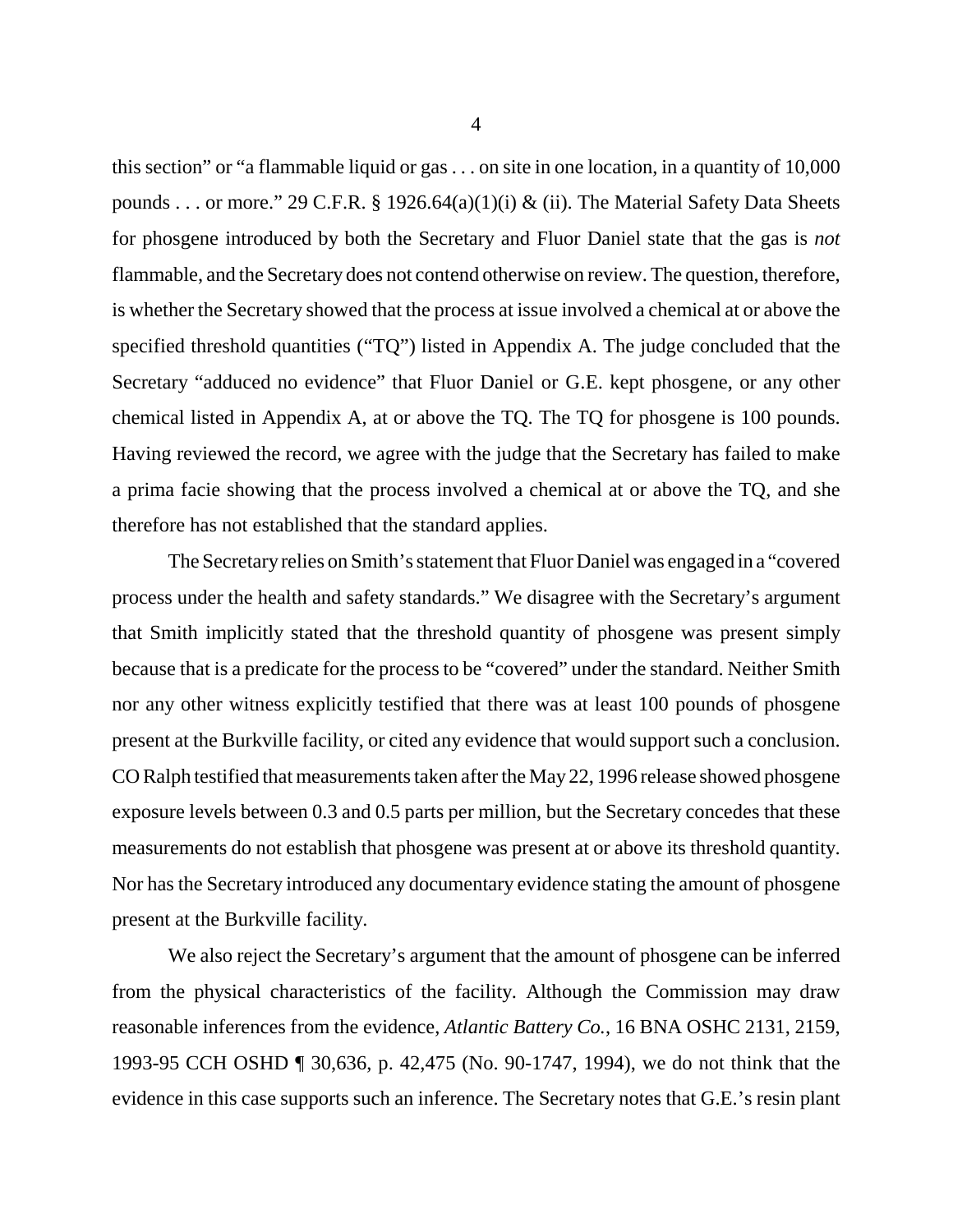has several phosgene enclosures measuring approximately 14,000 cubic feet. However, the enclosures are not areas in which phosgene is stored. Rather, the enclosures are safety areas in which air is removed through "ventilation suction" and carried to scrubbers, which remove any phosgene that may be present. Therefore, it is not clear that the size of the phosgene enclosures indicates the amount of phosgene in the resin plant, or anywhere else in the Burkville facility. The Secretary also argues that "100 pounds of phosgene is clearly a small amount as it is less than that normally contained in a single cylinder of the compressed gas."2 She suggests that, on this basis, we may infer that the threshold quantity of phosgene was present at the Burkville facility. Even if 100 pounds is a "small amount" of phosgene, the Secretary has offered no proof that even this amount was present at the Burkville facility during the period covered by the citation. Accordingly, we conclude that the Secretary has not established, prima facie, that the standard applies.<sup>3</sup>

Because we find that the Secretary has not shown that section 1926.64 applied to the cited conditions, we vacate citation 1, item 2 in Docket No. 96-1729, and citation 1, items 1 and 2 in Docket No. 96-1730.

## *II. Alleged Violation of 29 C.F.R. § 1926.35*

Citation 1, item 1 in Docket No. 96-1729 alleges that Fluor Daniel committed a serious violation of 29 C.F.R. § 1926.35(b)(1)<sup>4</sup> because its emergency action plan does not

4 Section 1926.35 provides, in pertinent part:

. . . .

## **§ 1926.35 Employee emergency action plans.**

(b) *Elements.* The following elements, at a minimum, shall be included in the plan:

<sup>&</sup>lt;sup>2</sup>The Secretary cites 49 C.F.R. § 173.192 $(c)(1)$ , a United States Department of Transportation regulation which limits the amount of phosgene in a cylinder to 150 pounds.

<sup>&</sup>lt;sup>3</sup>In the absence of a prima facie showing of applicability, the Secretary's arguments concerning the absence of "rebuttal" evidence are unavailing.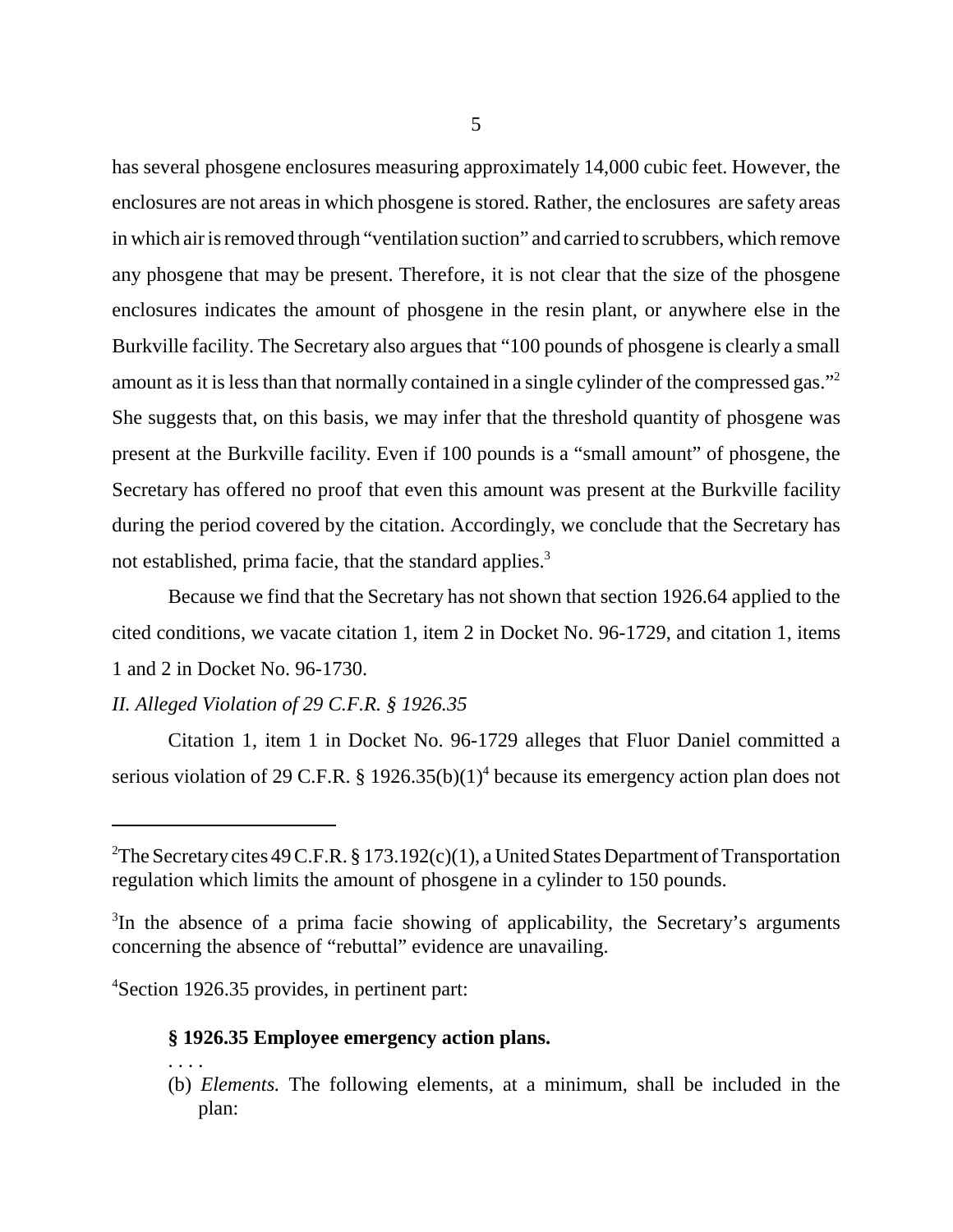address alternate evacuation routes. The judge found that Fluor Daniel is not required to address "alternate" evacuation routes in its emergency action plan, but she affirmed the citation based on her finding that Fluor Daniel's emergency action plan failed to designate emergency escape route assignments.

As noted above, the first element that the Secretary must establish to prove a violation is that the cited standard applies. Section 1926.35 applies "to all emergency action plans required by a particular OSHA standard." 29 C.F.R. § 1926.35(a). However, the standard does not, in itself, require an emergency action plan.<sup>5</sup> Although 29 C.F.R.  $\S$  1926.64(n) requires such an emergency action plan, we conclude, for reasons stated above, that the Secretary has failed to establish the applicability of that section. Moreover, in response to our supplemental briefing notice, the Secretary concedes:

There are no standards applicable to respondent's operation at the cited workplace requiring it to have an emergency action plan, other than 29 C.F.R. § 1926.64. Thus, if the Commission finds that 29 C.F.R. § 1926.64 is inapplicable, 29 C.F.R. § 1926.35, specifying the criteria for emergency action plans required by another standard, is also inapplicable.

Because there was no "particular OSHA standard" which required that Fluor Daniel have an emergency action plan on or about May 22, 1996, we conclude that section 1926.35 did not apply to the company's work at the Burkville facility. We therefore vacate citation 1, item 1 in Docket No. 96-1729.

<sup>(1)</sup> Emergency escape procedures and emergency escape route assignments[.]

<sup>&</sup>lt;sup>5</sup>In 1993, OSHA incorporated the general industry emergency action plan standard into the construction standards at 29 C.F.R. § 1926.35. 58 Fed. Reg. 35,076, 35,083 (1983). The preamble to the general industry emergency action plan standard provides that the standard "does not, by itself, require the employer to establish an emergency plan[;] [t]he section contains only the criteria to be followed in establishing emergency plans which are or which will be required by other specific OSHA standards." 45 Fed. Reg. 60,656, 60,661 (1980).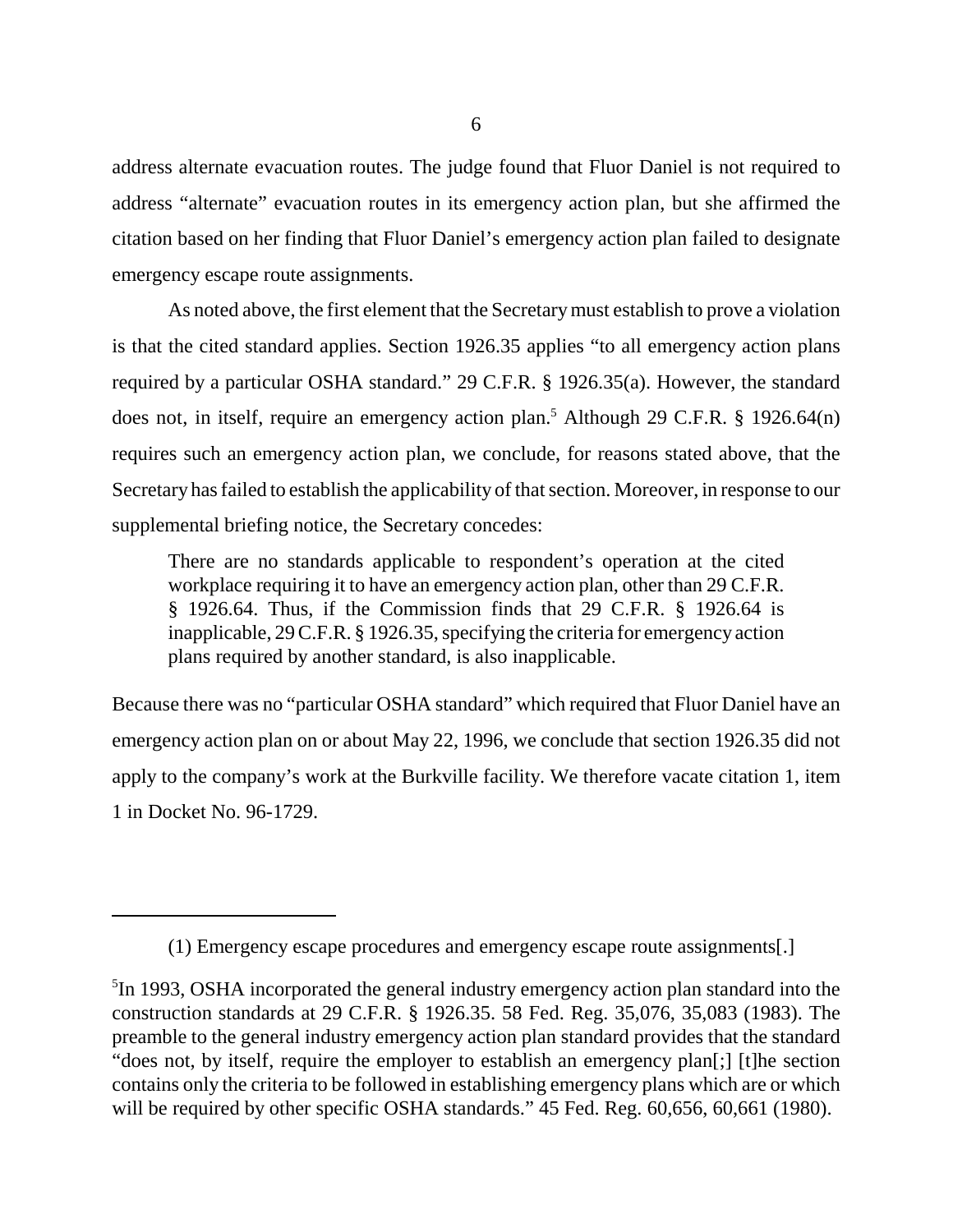# *III. Alleged Willful Violation of section 1926.103(a)(1)*

Citation 2, item 1 in Docket No. 96-1729 alleges that Fluor Daniel willfully violated 29 C.F.R. § 1926.103(a)(1) by failing to provide emergency respirators for employees working in the resin plant. The judge affirmed the violation and willful characterization. Fluor Daniel argues that the item should be vacated because it lacked fair notice of the standard's requirements due to the vagueness of the standard and because it was not cited during prior OSHA inspections. Fluor Daniel also argues, based on the same lack of prior citations, that the Secretary is estopped from citing it now under this standard. Finally, Fluor Daniel argues that the Secretary did not establish the violation.

For the following reasons, we agree with the judge's disposition.

# *(A) Fair Notice*

At the time of the alleged violation, May 1996, 29 C.F.R. § 1926.103(a)(1) provided:<sup>6</sup> In emergencies, or when controls required by subpart D of this part either fail or are inadequate to prevent harmful exposure to employees, appropriate respiratory protective devices shall be provided by the employer and shall be used.

Fluor Daniel argues that section 1926.103(a)(1) is a broadly worded standard, and that the reasonable employer test should be used to interpret it. We reject this argument. Phosgene was (and remains) a specifically regulated substance under Subpart D; more specifically, 29 C.F.R. § 1926.55 and its Appendix A provide clear notice that the respiratory protection standard applied to Fluor Daniel's facility. Moreover, the standard at section 1926.103(a)(1) plainly required the availability and use of respirators in emergencies or when engineering controls failed.

<sup>&</sup>lt;sup>6</sup>Section 1926.103 has since been amended to incorporate the general industry respiratory protection standard in 29 C.F.R. § 1910.134, as amended. 63 Fed. Reg. 1152, 1297 (1998).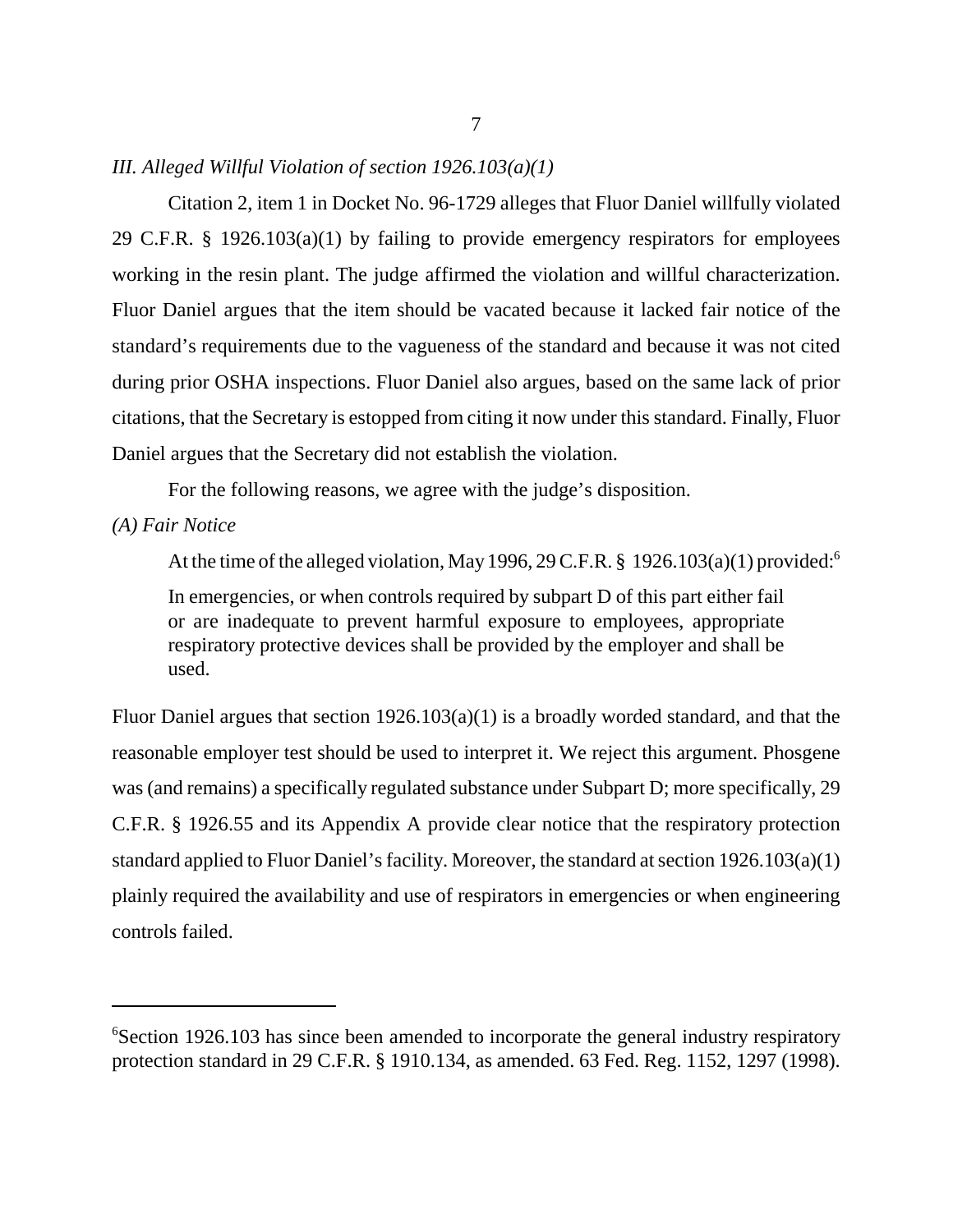In *Pride Oil Well Service*, 15 BNA OSHC 1809, 1813, 1991-93 CCH OSHD ¶ 29,807, p. 40,583 (No. 87-692, 1992), the Commission held that 29 C.F.R. § 1910.134(a)(2),<sup>7</sup> the general industry respiratory protection standard in effect at that time, was not vague and that, for this reason, the reasonable employer test was not needed to interpret and apply the standard. Although at the time of the alleged violation the language of section 1926.103(a)(1) was not exactly the same as that of section 1910.134(a)(2), it was similar to that of the latter standard, and arguably more precise. Therefore, based on *Pride Oil Well*, we conclude that section 1926.103(a)(1) is not unconstitutionally vague and that the reasonable employer test is not required to interpret and apply this standard.

Fluor Daniel also argues that it lacked fair notice of the requirements of section 1910.103 because OSHA inspectors failed to issue citations for deficiencies in its respiratory protection program during a 1991 OSHA compliance inspection and two subsequent Voluntary Protection Program ("VPP") inspections at the Burkville facility. The record, however, does not establish that emergency respirators were addressed by any of those inspections. David Herrington, a member of Fluor Daniel's corporate safety group, testified that the OSHA compliance inspection covered the resin plant, but he did not know this from first-hand experience because he was not working there at the time. Herrington did not indicate that emergency respirators were addressed at that inspection. As for the VPP inspections, Dennis Bowden, a Fluor Daniel manager at Burkville between 1985 and 1995, testified that he did not know whether emergency respirators were addressed then.

Even assuming that the respiratory protection program at the resin plant was discussed at those inspections, Fluor Daniel does not contend that OSHA personnel ever stated that respirators were unnecessary. It is well settled that OSHA's failure to cite an employer during a previous inspection does not, in itself, constitute a lack of fair notice. *See, e.g., Peterson* 

<sup>&</sup>lt;sup>7</sup>Section 1910.134(a)(2) provided in pertinent part that "[r]espirators shall be provided by the employer when such equipment is necessary to protect the health of the employee."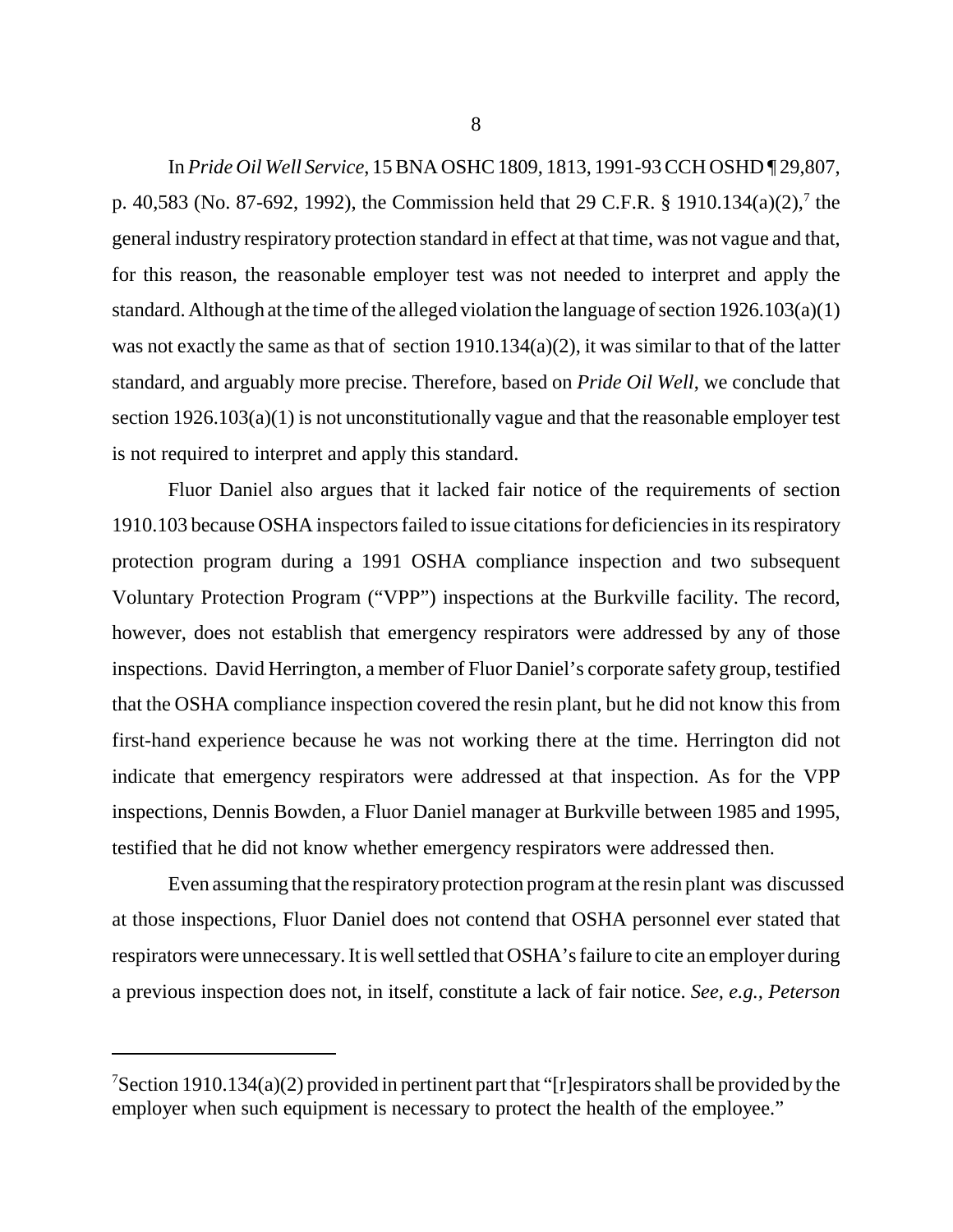*Brothers Steel Erection Co.,* 16 BNA OSHC 1196, 1201, 1993-95 CCH OSHD ¶ 30,052, pp. 41,300-01 (No. 90-2304, 1993), *aff'd on other grounds*, 26 F.3d 573 (5th Cir. 1994). We conclude, therefore, that Fluor Daniel had fair notice of the standard's requirements. *(B) Estoppel Claim* 

Fluor Daniel also argues that, based on the 1991 compliance inspection and the two VPP inspections, the Secretary is estopped from citing the company for a violation of section 1926.103(a)(1). In addition to the traditional elements of an estoppel claim, a party must show affirmative misconduct before estoppel can be applied against the government. *Heckler v. Community Health Services of Crawford County, Inc.*, 467 U.S. 51 (1984). Here, Fluor Daniel produced no evidence of affirmative misconduct by OSHA personnel. There is no evidence that OSHA inspectors told Fluor Daniel that respirators were not needed in the resin plant. In fact, although Fluor Daniel claims that its safety and health programs "had been given specific approval on at least three prior occasions," it has not established that the company's respiratory protection program was evaluated during any of the three prior inspections.

Even a finding of affirmative misconduct would not, in itself, support an estoppel claim. Estoppel additionally requires a showing that the government's wrongful act will cause serious injustice, and the public's interest will not suffer undue damage if estoppel is imposed. *U.S. v. Ulysses-Salazar,* 28 F.3d 932, 937 (9th Cir. 1994), *cert. denied*, 514 U.S. 1020 (1995). Although Fluor Daniel claims that it will suffer severe injustice if estoppel is not applied, it does not cite any specific factors in support of this claim. Because Fluor Daniel has not shown that serious injustice would result if estoppel were not applied, nor any affirmative misconduct by the Secretary, we reject the company's estoppel arguments. *(C) Violation of Section 1926.103(a)(1)* 

Section 1926.103(a)(1) stated that respirators "shall be provided" in "emergencies," or when engineering controls "either fail or are inadequate to prevent harmful exposure to employees." Fluor Daniel concedes that it did not provide emergency respirators for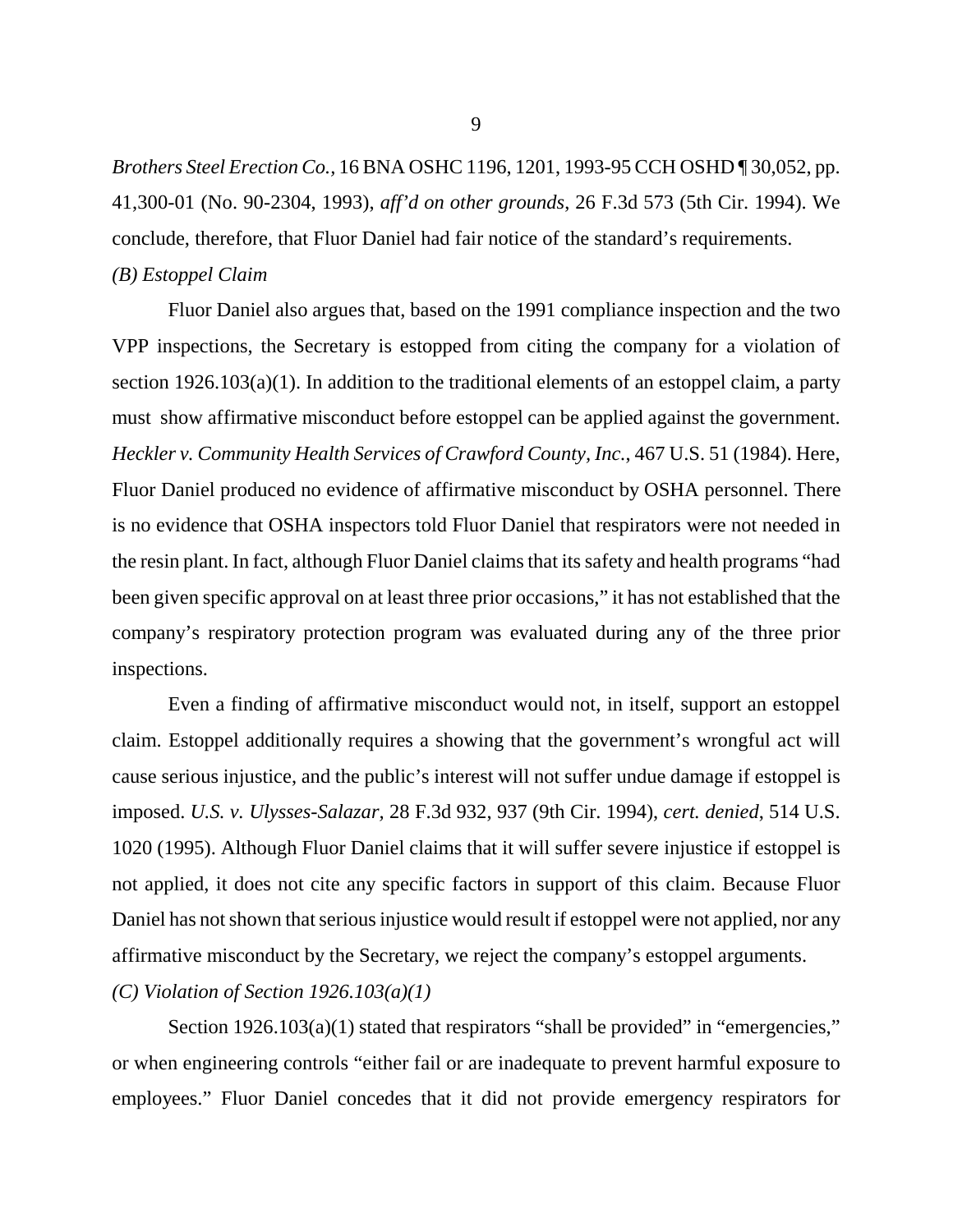employees in the resin plant. It argues, however, that such respirators were unnecessary because of the engineering controls, evacuation plan, and other safety features at the Burkville facility. Fluor Daniel also argues that respirators were not required because "[t]he evacuation plan was the most expeditious remedy" in an emergency.

Fluor Daniel fails to address the unequivocal command of the standard that respirators "shall be provided" in emergencies. Fluor Daniel does not argue that the May 22, 1996 phosgene release was not an emergency, or that an emergency was not reasonably foreseeable. The fact that G.E. provided emergency respirators for its own employees should have alerted Fluor Daniel to the possibility of an emergency requiring the use of respirators. Fluor Daniel's presence at the Burkville facility in 1991, when there was a chlorine release, also indicates that it could have foreseen an emergency involving a hazardous gas. Corporate safety group member Herrington acknowledged the possibility of an accident involving phosgene, testifying that "[p]ossibly, we could have anticipated a problem occurring" during the phosgene purging process. There are also reasons to believe that the engineering controls at the resin plant were not as effective as Fluor Daniel claims, as indicated by the May 22, 1996 phosgene exposure of eleven Fluor Daniel employees. Finally, Fluor Daniel's argument that emergency respirators were not required because "[t]he evacuation plan was the most expeditious remedy" ignores the possibility that, in an emergency, not all employees would have been able to evacuate expeditiously. This argument is also irrelevant under the standard. Based on the above, we find that the standard applied, its terms were violated, employees had access to the hazard, and Fluor Daniel had knowledge of the cited conditions. We therefore conclude that the Secretary has established a violation of section 1926.103(a)(1).

# *(D) Willfulness*

A violation is willful when it is committed with "intentional, knowing, or voluntary disregard for the requirements of the Act or with plain indifference to employee safety." *Valdak Corp*., 17 BNA OSHC 1135, 1136, 1993-95 CCH OSHD ¶ 30,759, p. 42,740 (No. 93-239, 1994), *aff'd* 73 F.3d 1466 (8th Cir. 1996). "A willful violation is differentiated by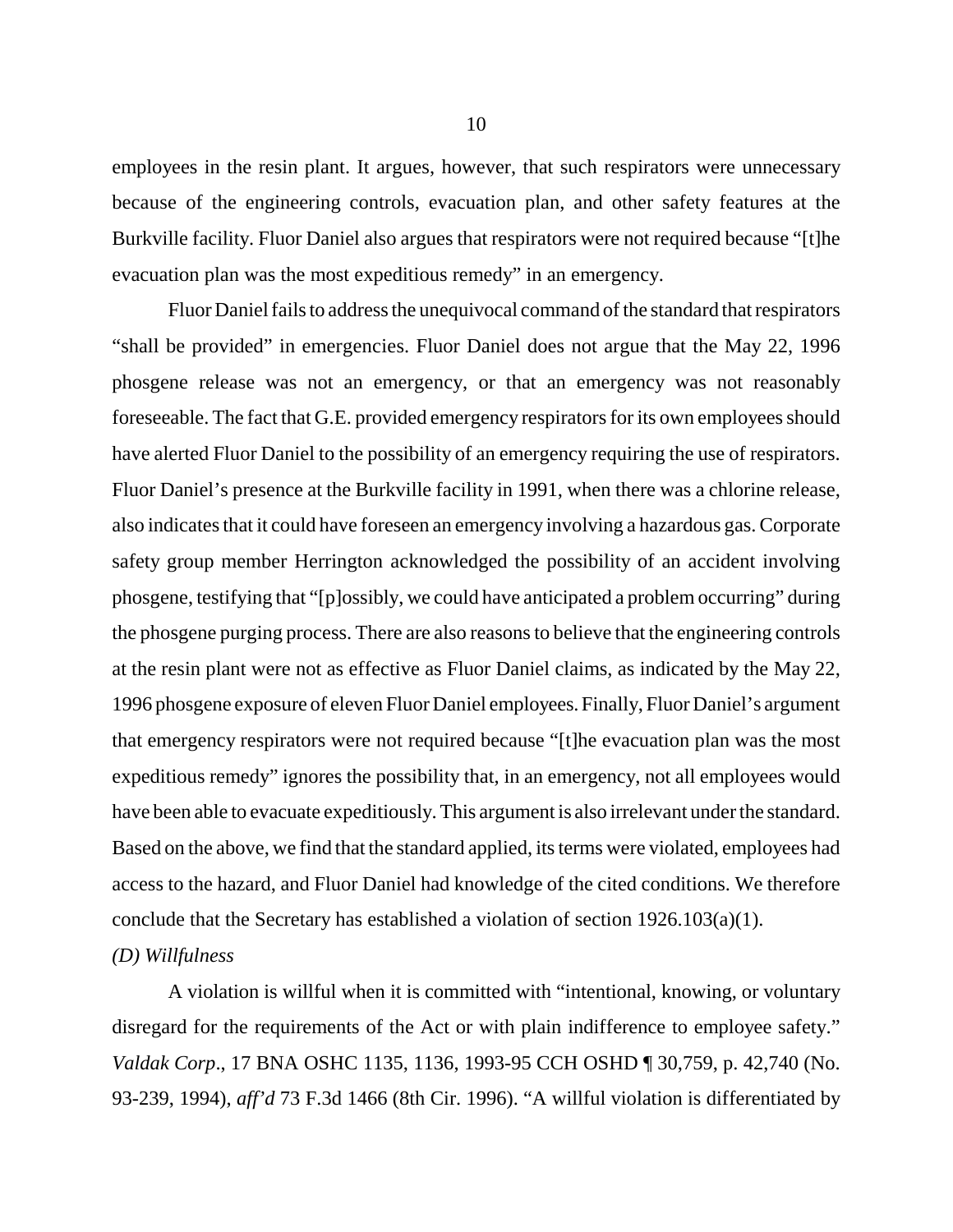a heightened awareness -- of the illegality of the conduct or conditions -- and by a state of mind -- conscious disregard or plain indifference." *Williams Enterprises*, 13 BNA OSHC 1249, 1256-57, 1986-87 CCH OSHD ¶ 27,893, p. 36,589 (No. 85-355, 1987). A finding of willfulness is not justified where the employer had an objectively reasonable good faith belief that its workplace conformed to OSHA requirements, *Morrison-Knudsen Co./Yonkers Contracting Co.*, 16 BNA OSHC 1105, 1124, 1993-95 CCH OSHD ¶ 30,048, p. 41,281 (No. 88-572, 1993), or where the employer made a good faith effort to complywith the OSH Act's requirements. *Tampa Shipyards, Inc*., 15 BNA OSHC 1533, 1541, 1991-93 CCH OSHD ¶ 29,617, p. 40,104 (No. 86-360, 1992).

The judge found that Fluor Daniel willfully violated section 1926.103(a)(1) because it "substituted its own judgment for that of the Act." We agree with the judge's willful characterization. Fluor Daniel, through Herrington, a member of its corporate safety group,<sup>8</sup> had a heightened awareness of the hazard in not providing emergencyrespirators. Herrington testified as follows. From 1989 to 1990, when he was project safety manager for the Burkville facility, he was aware that G.E. provided emergency respirators for its own employees, but not for Fluor Daniel employees. Herrington expressed concern to Joe Jackson, G.E.'s plant manager, about a "double standard for employee safety, contractor employees versus plant personnel."<sup>9</sup> Herrington requested emergency respirators for approximately 2,000 Fluor Daniel employees who were being brought in at that time.

<sup>8</sup> The willful state of mind of a supervisor may be imputed to his or her employer. *E.g., Access Equipment Systems*, 18 BNA OSHC 1718, 1727, 1999 CCH OSHD ¶ 31,821, p. 46,782 (No. 95-1449, 1999).

<sup>&</sup>lt;sup>9</sup>Although at the hearing Fluor Daniel sought to establish that G.E. employees were provided emergency respirators only because they would have containment duties in the event of an emergency, on cross examination Fluor Daniel manager Bowden acknowledged that even G.E. employees without containment duties had access to emergency respirators. G.E.'s policy was thus known to Bowden, who held various management positions at the Burkville facility between 1985 and 1995.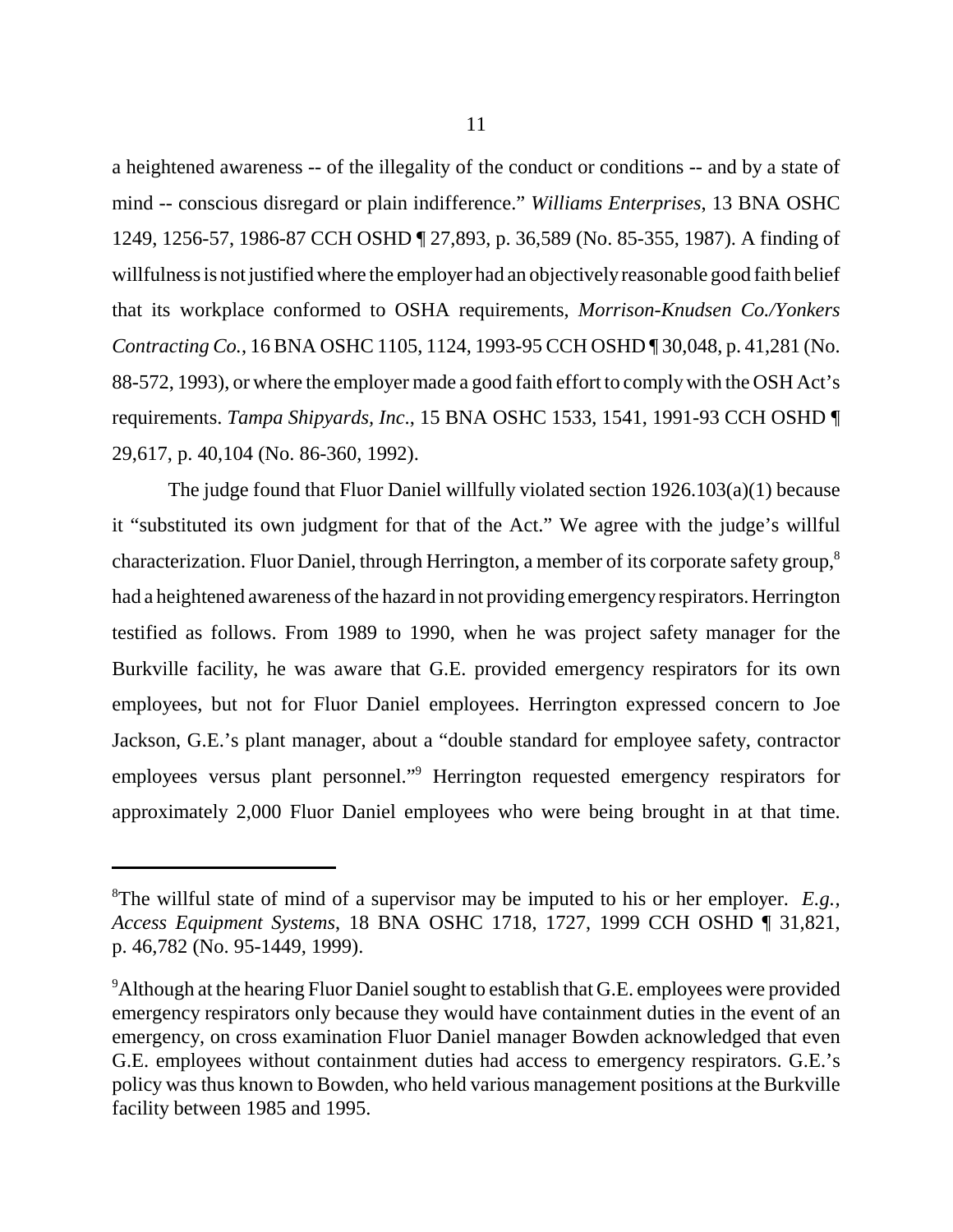Following extensive discussion between Herrington and Jackson, the decision was made not to provide Fluor Daniel employees with emergency respirators. Herrington testified, "The bottom line was that, in the event of an emergency, Fluor Daniel personnel were to immediately evacuate the area. . . [a]nd therefore, it was not justified or warranted to provide those rescuers for contractor personnel."

We conclude that Fluor Daniel's reliance on its evacuation policy was knowingly and obviously inadequate. We agree with Judge Spies, who found:

Evacuation is not a substitution for the use of respirators; employees using emergency respirators would receive additional protection *while* evacuating the hazardous area. This fact has heightened significance in the present case, where some employees were delayed during evacuation because of confusion regarding the location of their muster stations.

(Emphasis in original). $^{10}$ 

Fluor Daniel argues in its initial brief on review that the concern Herrington expressed to Jackson about a "double standard" is distinguishable from an intentional disregard of an OSHA standard. Even if that were the case, Herrrington's testimony nonetheless shows plain indifference to employee safety. Fluor Daniel was not merely aware that its employees did not have access to respirators; Fluor Daniel deliberately focused its attention on the issue of whether to provide its employees with respirators. Despite this level of awareness regarding respirator access, Fluor Daniel chose to deprive its employees of this prescribed protection. Fluor Daniel's deliberate decision not to take basic measures to help employees protect themselves shows plain indifference to employee safety and supports a finding that the violation was willful. *See Anderson Excavating and Wrecking Co.*, 17 BNA OSHC 1890, 1892, 1995-97 CCH OSHD ¶ 31,228, p. 43,789 (No. 92-3684, 1997), *aff'd*, 131 F.3d 1254 (8th Cir. 1997) (*per curiam*).

<sup>&</sup>lt;sup>10</sup>Moreover, the material safety data sheet for phosgene that Fluor Daniel introduced into evidence and claimed was used by its employees states that "[r]espirators must be available nearby . . . for emergencies."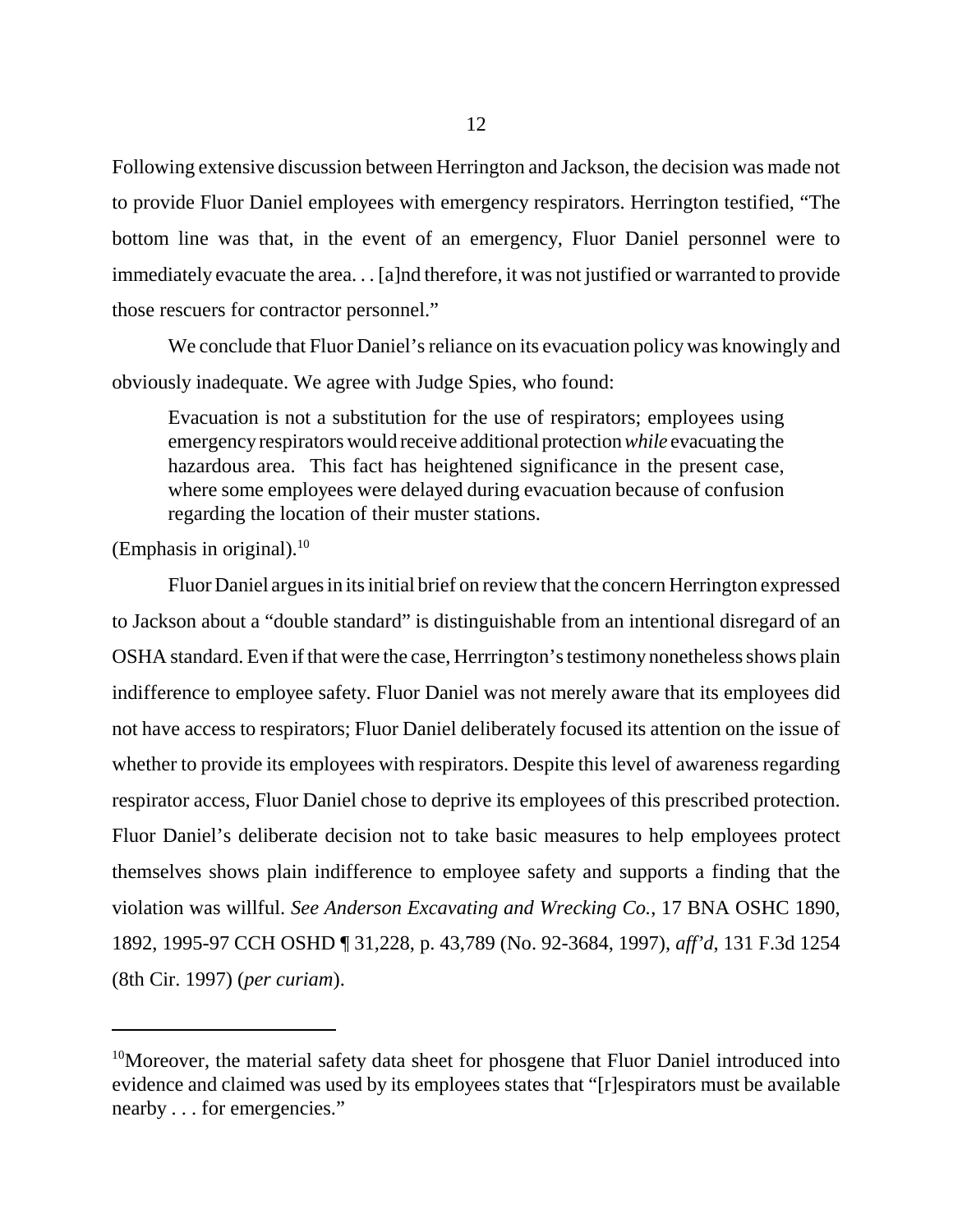We also reject Fluor Daniel's asserted "good faith" defense to willfulness. Fluor Daniel's claim that emergency respirators were unnecessary based on its history does not address its obligation to provide respirators in emergencies or in the event that engineering controls failed or were inadequate. Moreover, Fluor Daniel could not have had an objectively reasonable good faith belief that its employees, who were working in close proximity to highly hazardous gases and at a facility where there had been a prior emergency involving the release of chlorine, might not face an emergency requiring the use of respirators. We also note that Fluor Daniel made no effort to seek a variance from the clear requirements of the standard. In these circumstances, we conclude that Fluor Daniel's violation of section 1926.103(a)(1) was willful.

## *(E) Penalty*

In determining an appropriate penalty, we must consider the size of the employer, the gravity of the violation, the good faith of the employer, and the history of previous violations. Section 17(j) of the Occupational Safety and Health Act of 1970, 29 U.S.C. § 666(j). Fluor Daniel is a large corporation, with tens of thousands of employees, and approximately 200 employees at the cited facility. The engineering controls and other safety features at the Burkville facility may have reduced the probability that employees would be exposed to phosgene, but the gravity of the respiratory protection violation was high because, as the record established, phosgene exposure can cause serious injury or death. We accord no credit for good faith where Fluor Daniel had no reasonable basis to conclude that respirators were unnecessary and decided not to provide them for its employees. Fluor Daniel does not claim any credit for its compliance history. Although Compliance Officers Ralph and Smith generally testified that Fluor Daniel has a history of serious citations, there is no specific evidence in the record concerning the citations. Based on these factors, especially the high gravity, we assess, as the judge did, a penalty of \$30,000 for the willful violation of section 1926.103(a)(1).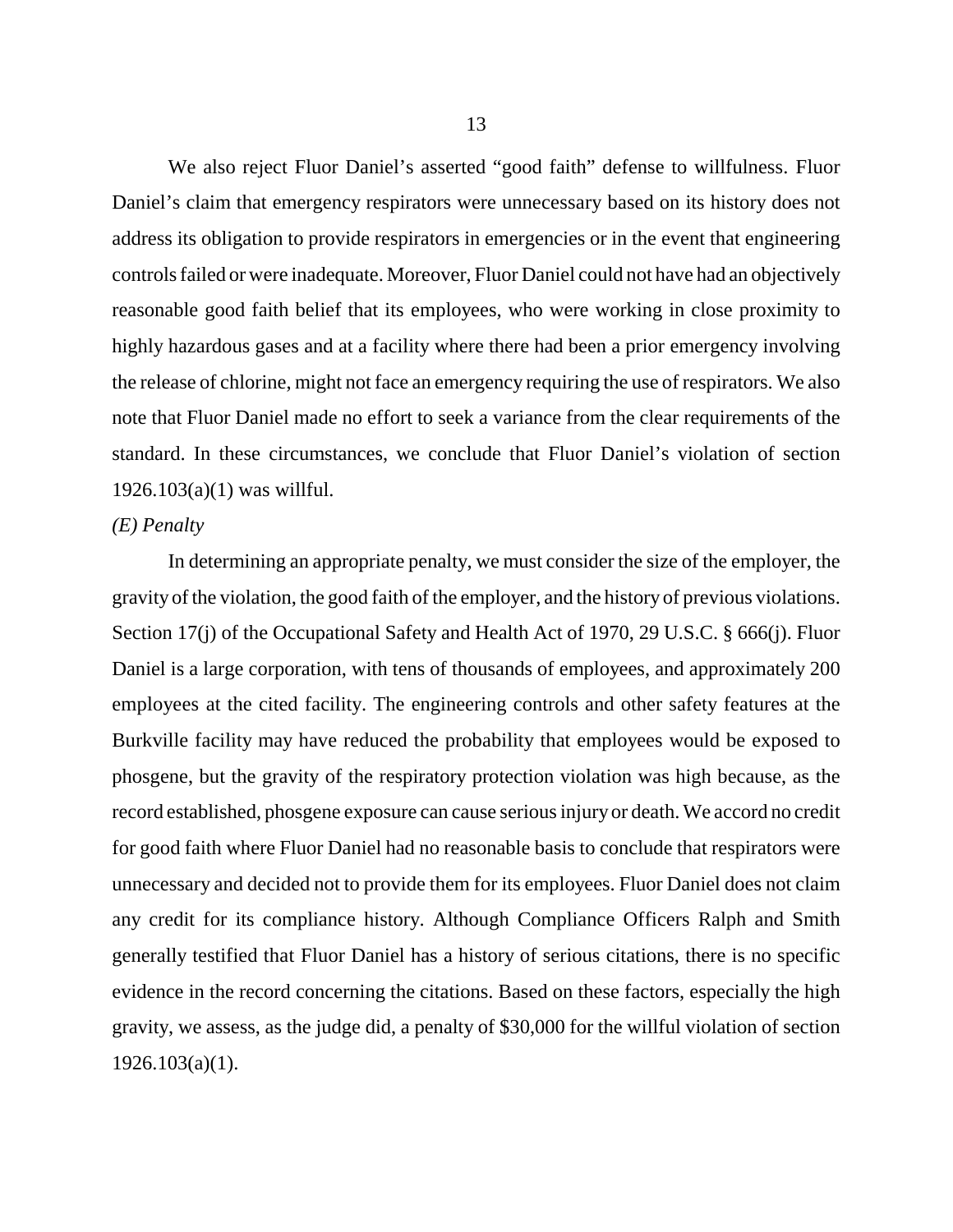# **Order**

We vacate citation 1, items 1 and 2, in Docket No. 96-1729; and citation 1, items 1 and 2, in Docket No. 96-1730. We affirm citation 2, item 1, in Docket No. 96-1729, and assess a penalty of \$30,000 for this willful violation.

> /s/ Thomasina V. Rogers Chairman

/s/

Ross Eisenbrey

Date: September 21, 2001 Commissioner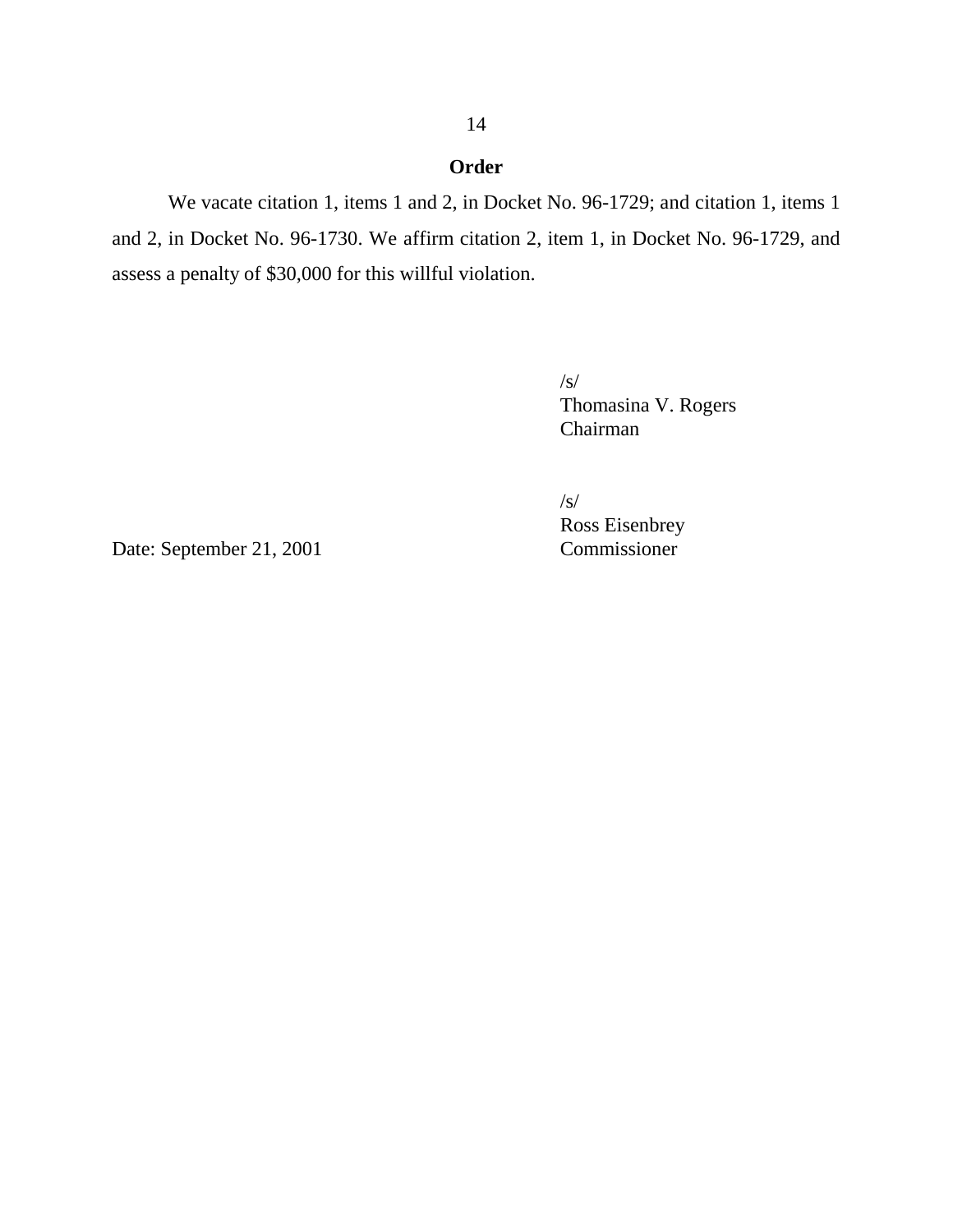## Secretary of Labor, Complainant,

v.

Fluor Daniel, Respondent.  $\star$  OSHRC Docket Nos.

96-1729 & 96-1730 (Consolidated)

Appearances:

Carla J. Gunnin, Esquire U. S. Department of Labor Office of the Solicitor Birmingham, Alabama For Complainant

David R. Wylie, Esquire Haynesworth, Baldwin, Johnson & Graves Greenville, South Carolina For Respondent

Before: Administrative Law Judge Nancy J. Spies

# *DECISION AND ORDER*

Fluor Daniel contests citations issued to it by the Secretary on November 20, 1996. The Secretary issued the citations following inspections of one of Fluor Daniel's worksites by Occupational Safety and Health Administration (OSHA) compliance officers James J. Ralph and Brian R. Smith, beginning on May 23, 1996.

Ralph conducted the health inspection. The Secretary issued two citations as a result of his inspection, under Docket No. 96-1729. Citation No. 1, Item 1, alleges a serious violation of § 1926.35(b)(1) for failure to include emergency escape procedures and route assignments in its emergency action plan. Item 2 of Citation No. 1 alleges a serious violation of § 1926.64(h)(3)(iii) for failure to document employee training. Citation No. 2, item 1, alleges a willful violation of § 1926.103(a)(1) for failure to provide appropriate respiratory devices for its employees.

Smith conducted the safety inspection. The Secretary issued one citation as a result of Smith's inspection, under Docket No. 96-1730. Item 1 of Citation No. 1 alleges a serious violation of § 1926.64(f)(4) for failure to develop and implement safe work practices to provide for the control of hazards. Item 2 of Citation No. 1 alleges a serious violation of § 1926.64(k)(2) for failure to maintain adequate hot work permits.

# **Background**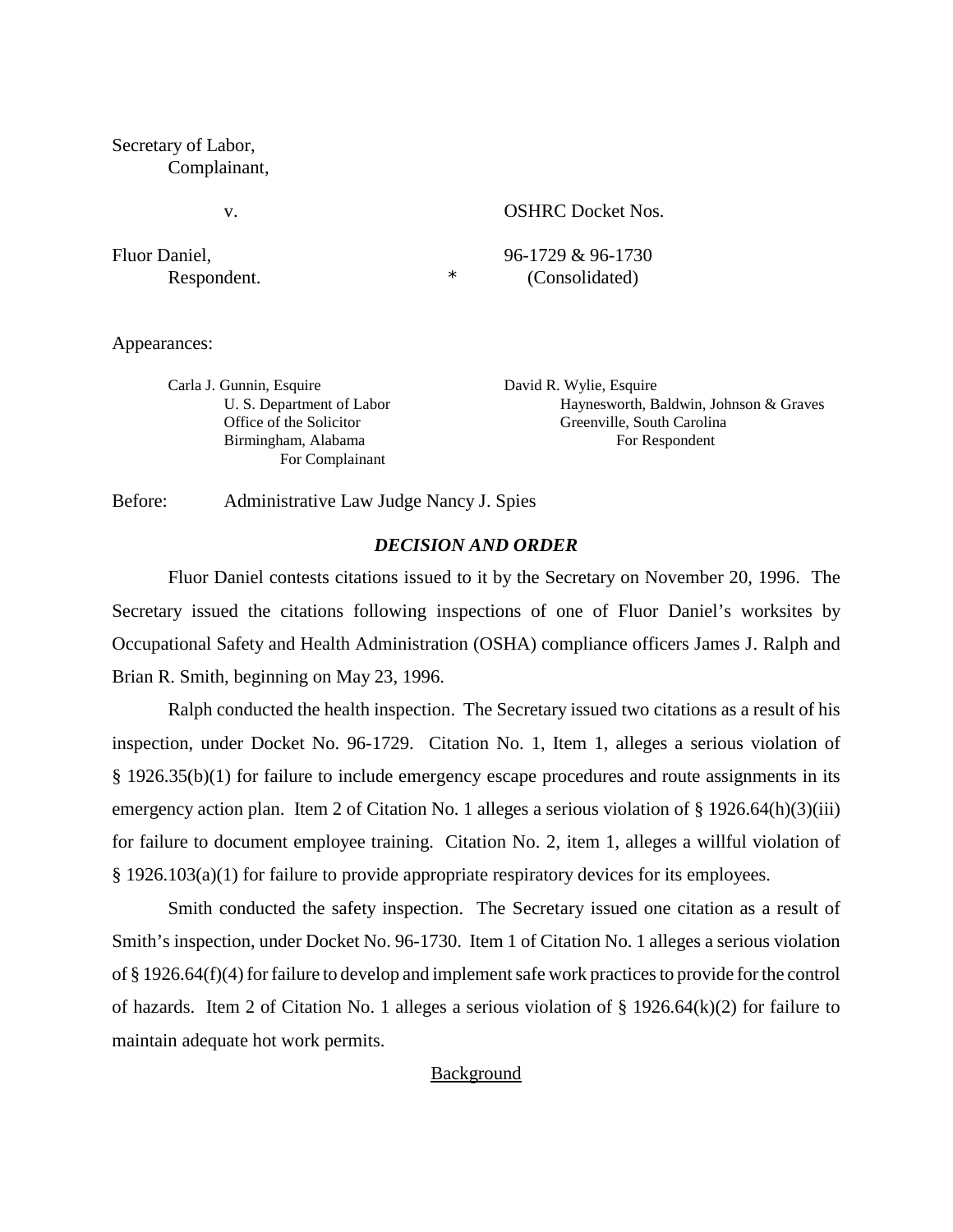The worksite at issue is a manufacturing facility, owned and operated by General Electric (G.E.), in Burkville, Alabama. G.E.'s facility produces a number of products, including Lexan, a high-impact polycarbonate resin (Tr. 309). The facility sits on approximately 6,000 acres of land, and comprises five separate plants where various manufacturing processes take place (Tr. 284). The plant at issue is designated as plant 2, or the "resin plant." The resin plant is a six-story open-sided structure, measuring approximately 100 feet wide and 400 feet long. The second floor mezzanine is an open structure similar to a balcony (Tr. 285-286).

Fluor Daniel is a contract employer at G.E.'s Burkville facility. Fluor Daniel had several hundred employees at the facility, engaged in the demolition of old structures, modifications of existing structures, installation of new equipment, and the construction of various improvements to the building and property. None of these functions was directly related to the production of products for G.E. (Tr. 355, 374-377).

On May 22, 1996, several Fluor Daniel employees were working on the second floor mezzanine of the resin plant, installing a heat exchanger to the caustic scrubber system. The night before, G.E. operations personnel had begun a nitrogen-purging procedure for the process scrubber sump tank, located on the first floor. Fluor Daniel was unaware that the nitrogen-purging procedure was underway. Small amounts of nitrogen purge gas and phosgene vapors back-flowed and vented through the caustic line where the Fluor Daniel's employees were working (Tr. 26-27, 375-379).

When the phosgene leak was detected, the Fluor Daniel employees evacuated the resin plant. Eleven of the Fluor Daniel employees who were working in the immediate area of the leak were examined by the G.E. medical staff at G.E.'s on-site medical facility. The medical staff sent the 11 Fluor Daniel employees to a local hospital where they were examined and treated. Eight of the employees were kept overnight for observation and released the next day (Tr. 354).

OSHA assigned compliance officers Ralph and Smith to investigate the release of the phosgene gas. Ralph was also assigned to investigate an employee complaint relating to the resin plant (Tr. 12). Subsequently, the Secretary issued the citations that gave rise to the hearing and this decision.

# **Docket No. 96-1729 Citation No. 1**  Item 1: Alleged Serious Violation of § 1926.35(b)(1)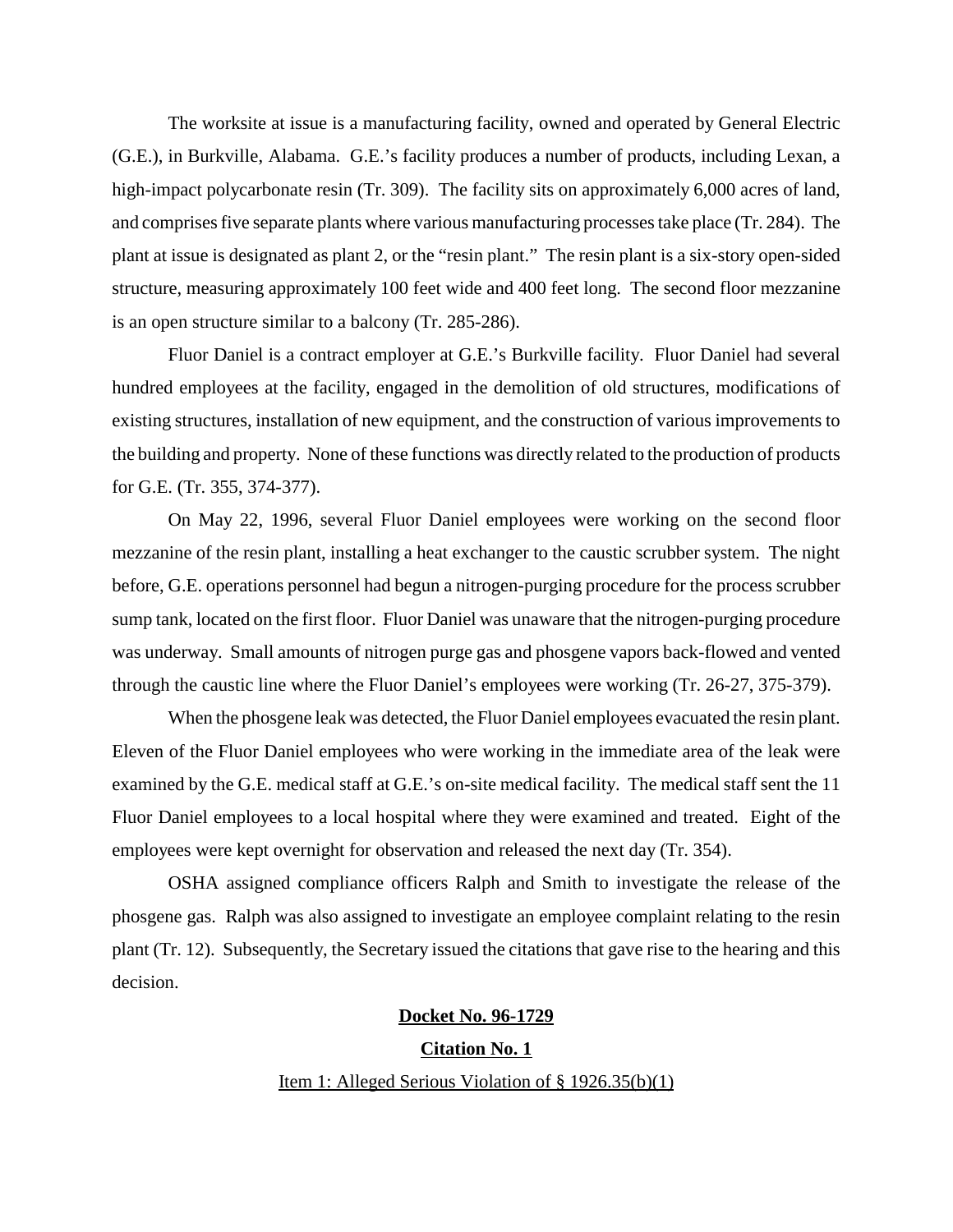The Secretary alleges a serious violation of § 1926.35(b)(1), which provides:

The following elements, at a minimum, shall be included in the plan:

(1) Emergency escape procedures and emergency escape route assignments.

The citation alleges that Fluor Daniel's emergency action plan:

did not address alternate evacuation routes:

(a) For employees that are required to evacuate the Phosgene/Resin Plant due to releases of toxic gas/chemical substances such as, but not limited to, phosgene.

At the outset, it is noted that the citation adds a requirement not found in the standard. The citation alleges that Fluor Daniel's emergency action plan failed to address "alternate" evacuation routes. Section 1926.35(b)(1) says nothing about alternate routes; the standard requires that the plan include emergency escape procedures and route assignments. The Secretary may not impose an additional requirement on the employer. If Fluor Daniel's action plan meets the terms of § 1926.35(b)(1), as worded, the company will prevail despite the absence of "alternate" evacuation routes in its plan.

The Secretary has the burden of proving the violation:

In order to establish a violation of an occupational safety or health hazard, the Secretary has the burden of proving: (a) the applicability of the cited standard, (b) the employer's noncompliance with the standard's terms, (c) employee access the violative conditions, and (d) the employer's actual or constructive knowledge of the violation (*i.e*., the employer either knew or, with the exercise of reasonable diligence could have known, of the violative conditions).

*Atlantic Battery Co.,* 16 BNA OSHA 2131, 2138 (No. 90-1747, 1994).

The only element in dispute is (b): the employer's compliance or noncompliance with the standard's terms.

Compliance officer Ralph identified Exhibit C-1 as Fluor Daniel's emergency action plan, and stated that it was "not specific in terms of routes to be taken to muster stations. It talks about muster stations -- go to their assigned muster stations -- but it is not explicit" (Tr. 191). Muster stations are safe areas where employees report during an evacuation. Exhibit C-1 is a one-page document on Fluor Daniel's letterhead. It states in pertinent part (Exhibit C-1):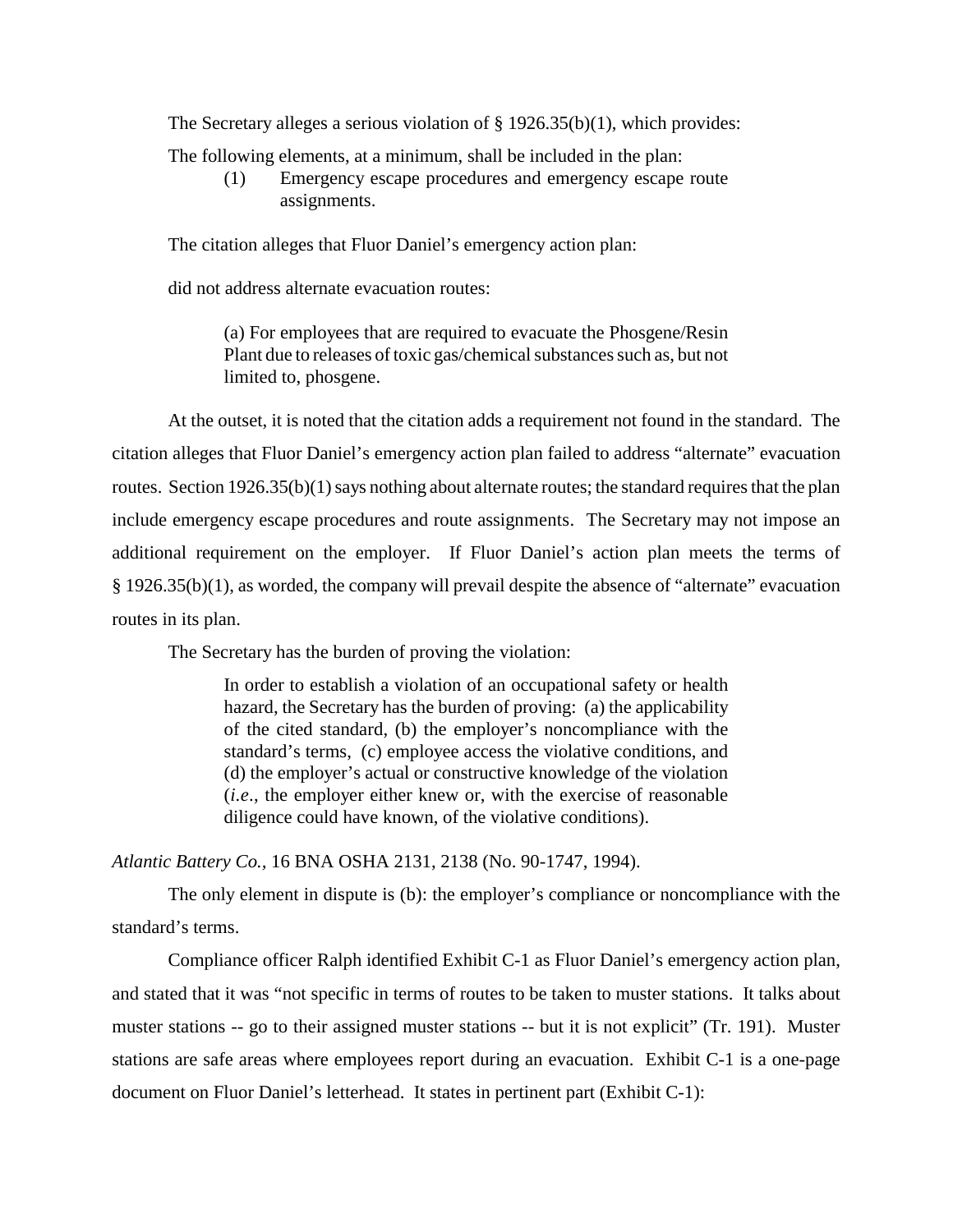## EVACUATION PROCEDURE

In the event of any emergency alarm, G.E. Policy is to muster. We have a muster station located in each plant. All Fluor Daniel employees and subcontractors are instructed to go to their assigned muster station and there will be a G.E. Project Tech there to direct them on what procedure they are to do next . . . .

Ralph testified that "apparently in the resin phosgene plant, during the occurrence of the incident, there was some question as to whether or not all the employees of Fluor Daniel were aware of exactly where they should be going in order to muster" (Tr. 15). When pressed about the basis for this testimony, Ralph became vague (Tr. 33-40). Ralph appeared confused and uncertain regarding the primary employee interview on which he relied as the basis for recommending the issuance of a citation (Tr. 77-80). His testimony was, however, undisputed.

Fluor Daniel contends that Exhibit C-1 is merely a summary of its evacuation procedure. The company introduced Exhibit R-9, a document entitled "Fluor Daniel Site Specific Emergency and Evacuation Procedures, Project 2388, GE Burkville, AL." David Herrington, one of Fluor Daniel's safetymanagers, testified that Exhibit R-9 was a copy of the emergency action plan that Fluor Daniel followed at the time of the May 22 phosgene release (Tr. 320, 338).

Fluor Daniel's emergency action plan provides (Exh. R-9, p. 2):

Contractor Muster Stations

Each operation has identified a Contractor Muster Station. This is the location to which all contractor personnel are to report should the site alarm for toxic gas or fire be sounded. Fluor Daniel personnel are to wait here for further instructions from Fluor Daniel Safety Department.

# TOXIC GAS RELEASE

Should the Toxic Gas alarm sound, every Fluor Daniel employee on site is to:

- 1. Secure their work areas quickly by shutting down engines, welding machines, etc.
- 2. Check wind direction by observing the nearest windsock.
- 3. Proceed to their designated muster station by moving upwind or crosswind, depending on their location in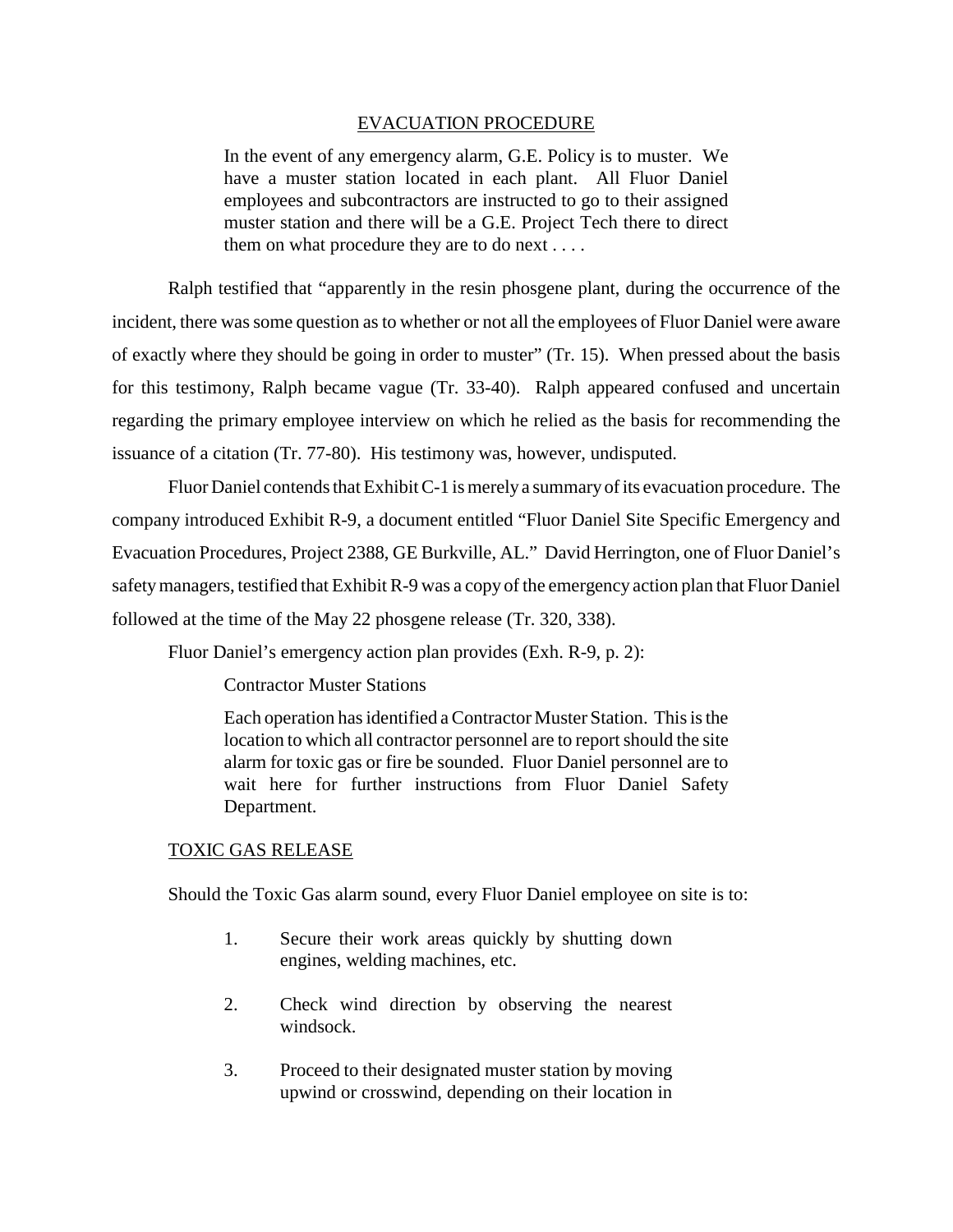relation to the Brine Recovery or Resin/Phosgene Operations.

G.E.'s written orientation outline (Exh. R-10, p. 6-9) contains the same type of general information. Herrington testified that Fluor Daniel employees receive extensive orientation and training when they begin employment at the Burkville facility, which includes "evacuation routes, policies and procedures" (Tr. 340). Nowhere in the written orientation outline or in the written emergency action plan, however, does Fluor Daniel designate emergency escape route assignments. Section 1926.35(a) mandates that the emergency action plan "be in writing." The oral instruction provided by Fluor Daniel is insufficient to meet the requirements of the standard. The plan must be in writing to ensure consistency in the training provided to the employees. It must also have sufficient specificity to be meaningful. The Secretary presented evidence, slight but unrefuted, that Fluor Daniel's employees were confused about where their muster stations were located.

The Secretary has established a violation of § 1926.35(b)(1). The failure of Fluor Daniel to comply with the terms of the standard exposed its employees to the effects of hazardous chemicals, including phosgene. Overexposure to phosgene could lead to severe respiratory problems and death (Exh. C-5; Tr. 17). The violation was serious.

### Item 2: Alleged Serious Violation of § 1926.64(h)(3)(iii)

The Secretary alleges a serious violation of § 1926.64(h)(3)(iii), which provides:

The contract employer shall document that each contract employee has received and understood the training required by this paragraph. The contract employer shall prepare a record which contains the identify of the contract employee, the date of the training, and the means used to verify that the employee understood the training.

Section 1926.64 covers "Process safety management of highly hazardous chemicals." Section  $1926.64(a)(1)(i)$  provides that the standard applies to:

> A process which involves a chemical at or above the specified threshold quantities listed in Appendix A to this section[.]

Appendix A to § 1926.64 lists the Threshold Quantity in Pounds (TQ) for phosgene (also called carbonyl chloride) to be 100 pounds.

Nowhere in the record does the Secretary advance any evidence or testimony regarding the amount of phosgene at the Burkville facility. The Secretary introduced a Material Safety Data Sheet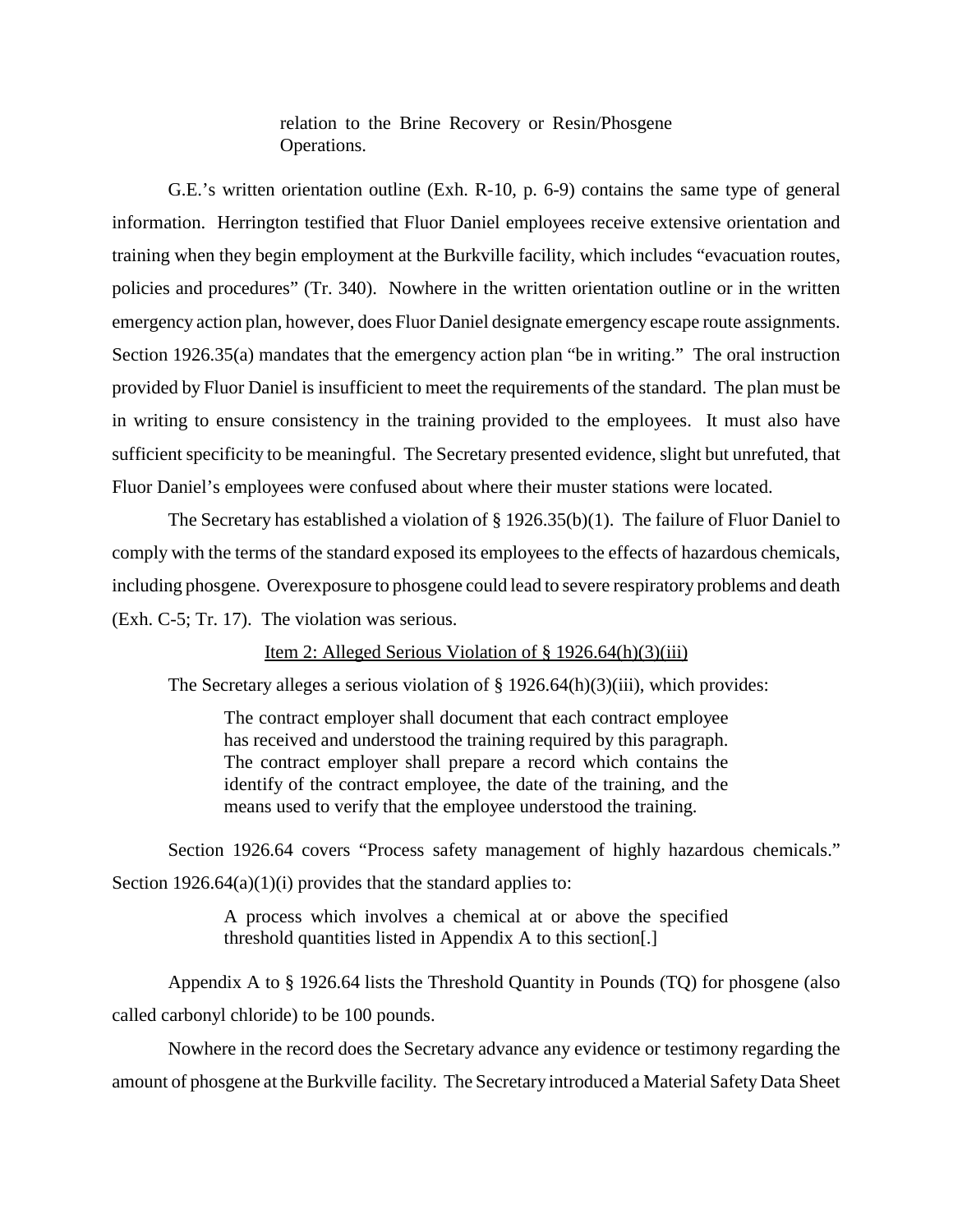(MSDS) for phosgene, supplied by G.E. (Exh. C-5; Tr. 229-230). The MSDS is highlighted in some places where it refers to Reportable Quantities and TQs, and it contains two handwritten questions (Exh. C-5, p. 3): "1. How much Phosgene on site? 2. Storage location?" Neither of these anonymous questions is answered on the MSDS, in the other exhibits adduced by the Secretary, or by either of the two witnesses (Ralph and Smith) called by the Secretary.

The first element of the Secretary's burden of proof is the applicability of the cited standard. By its own terms, § 1926.64 does not apply to a process using phosgene unless the process involves at least 100 pounds of phosgene. Absent evidence of the amount of phosgene at the Burkville site, the Secretary has failed to demonstrate the applicability of § 1926.64(h)(3)(iii) to Fluor Daniel's worksite.

The only evidence submitted by the Secretary regarding measurements of phosgene referred to atmospheric tests that measured the airborne concentration of phosgene. Ralph testified that the phosgene leak resulted in an "estimated employee exposure level in the range of 0.3 to 0.5 parts per million [ppm] of phosgene" (Tr. 19). Ralph testified that exposure to phosgene in the amount of 2 to 5 ppm is considered hazardous to humans (Tr. 20). The Secretary provided no method for correlating the airborne concentration of phosgene (which was below the concentration considered hazardous) to the amount of phosgene located at the worksite.

The Secretary has failed to establish that  $\S$  1926.64(h)(3)(iii) applies to Fluor Daniel's worksite. Item 2 is vacated.

#### **Citation No. 2**

#### Item 1: Alleged Willful Violation of  $\S$  1926.103(a)(1)

Section 1926.103(a)(1) provides:

In emergencies, or when controls required by subpart D of this part either fail or are inadequate to prevent harmful exposure to employees, appropriate respiratory protective devices shall be provided by the employer and shall be used.

The citation alleges that Fluor Daniel "did not provide emergency escape respirators for employees working in the Phosgene/Resin Plant." It is undisputed that neither Fluor Daniel nor G.E. provided Fluor Daniel's employees with emergency escape respirators (Tr. 52).

#### Equitable Estoppel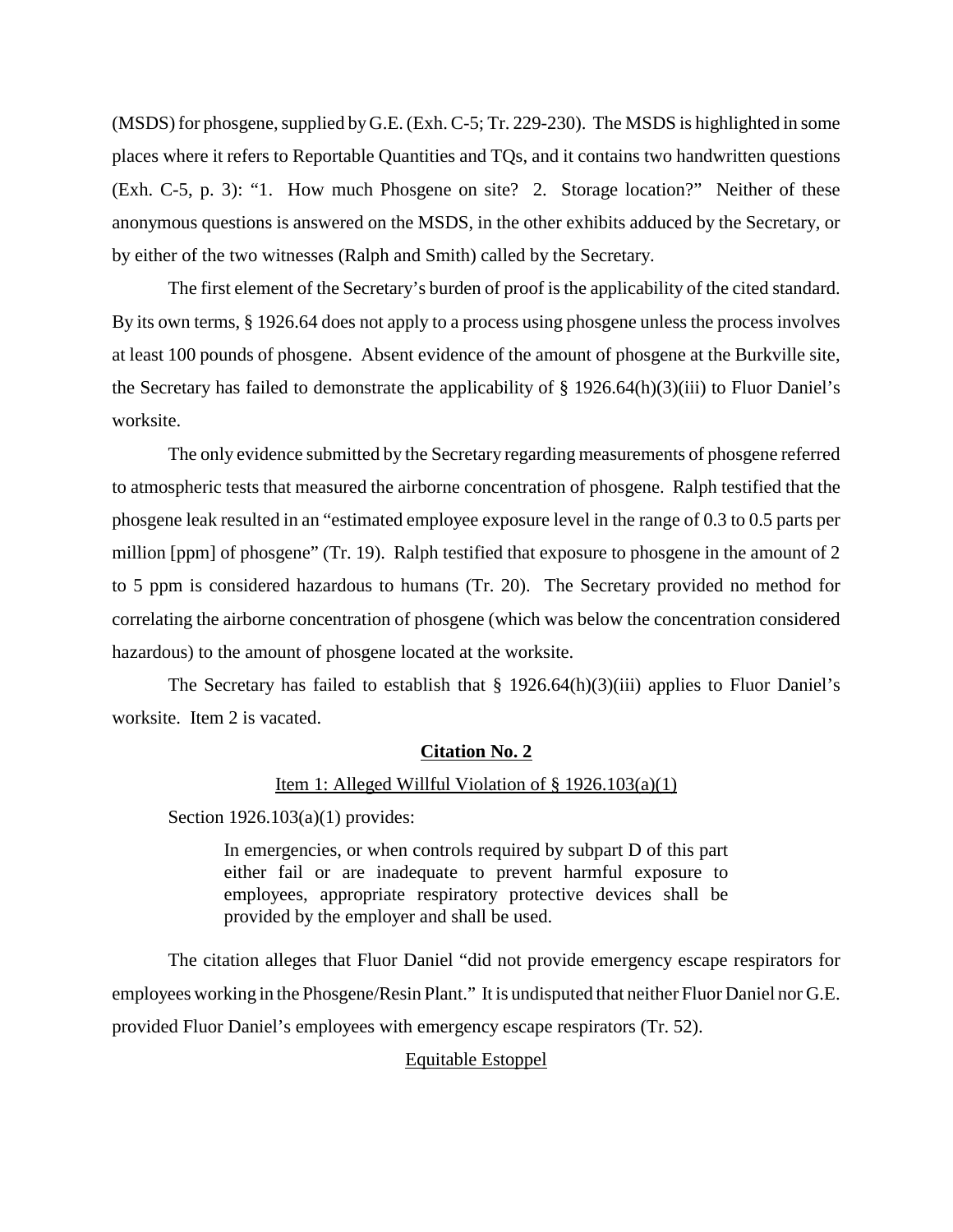Fluor Daniel raises the preliminary issue of equitable estoppel, claiming that it did not have fair notice that it was violating § 1926.103(a)(1). OSHA inspected the Burkville facility in 1991 in response to a complaint about respiratory protection compliance, and did not cite Fluor Daniel or G.E. for violations of the relevant standards (Tr. 270, 282). OSHA also conducted two "Voluntary Protection Program" (VPP) reviews of G.E.'s Burkville facility and did not advise the company to obtain respirators.<sup>11</sup>

Equitable estoppel is an affirmative defense. Both parties cite *Miami Indus., Inc.,* 15 BNA 1258 (No. 88-671, 1991) in support of their arguments. In *Miami Indus.*, the employer relied on statements made 10 years previously by an OSHA compliance officer who expressly approved a method of machine guarding devised by the employer. Based on the absence of citations for machine-guarding violations over a period of 10 years *and* the express approval of the OSHA compliance officer whom Miami consulted regarding its machine guard, the Review Commission found that Miami reasonably relied on the Secretary's previous conduct so as to estop the Secretary from citing Miami for inadequate machine guarding.

*Miami Indus.* is distinguishable from the present case. The Secretary did not cite Fluor Daniel during its 1991 inspection (which involved chlorine respirators in a plant other than the one at issue) and did not comment negatively during the VPP reviews, but the Secretary made no positive statements nor gave express approval to Fluor Daniel's lack of respirators in the resin plant. The Review Commission in *Miami Indus.* is emphatic that it "in no way retreat[s] from [its] position that simple failure to issue a citation alleging a violation of a particular standard does not *in itself*  establish that OSHA considers the employer to be in compliance with that standard." *Id* at 1264 (emphasis in original).

## Violation of the Standard

As noted previously, there is no dispute that Fluor Daniel did not provide emergency escape respirators to its employees. G.E. had been providing all employees at its Burkville facility with chlorine respirators. In 1994, G.E. informed Fluor Daniel that it would no longer provide the

 $11$  OSHA's VPP (voluntary protection program) designates worksites which have "programs" . . . for preventing or controlling occupational hazards. The systems not only ensure that OSHA's standards are met, but go beyond the standards to provide the best feasible protection at that site" 53 Fed Reg. 26339, 26341 (1988). Even though VPP may be stringent, there is no implied acceptance by OSHA of each condition on VPP sites.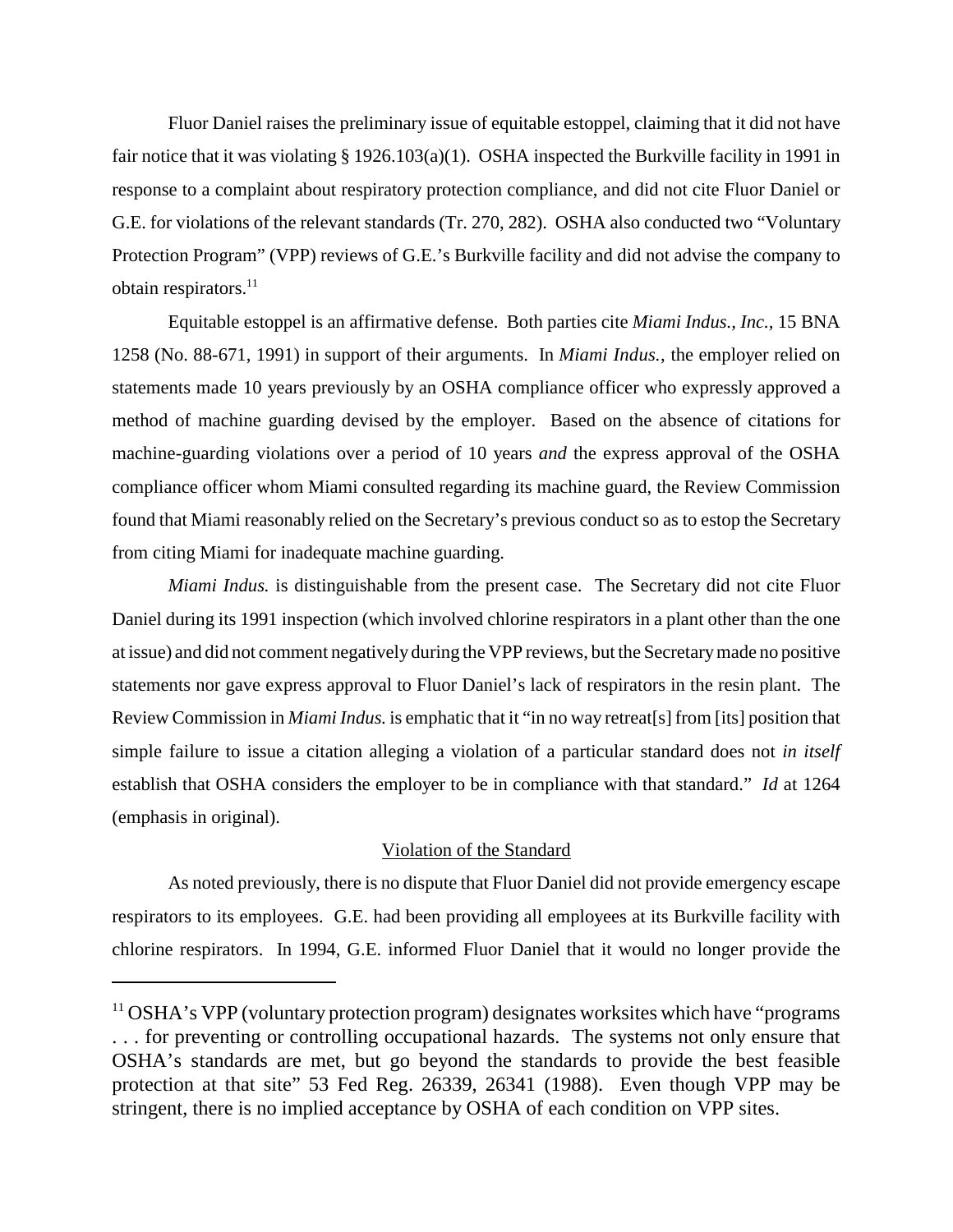respirators (Exh. R-5; Tr. 267-269). Fluor Daniel considered providing its employees with respirators, but decided against it. Herrington explained Fluor Daniel's rationale (Tr. 322):

> [T]he bottom line was that, in the event of an emergency, Fluor Daniel personnel were to immediately evacuate the area. And, therefore, it was not justified or warranted to provide those rescuers for contractor personnel. And G.E. indicated to us at that time that they would not do so.

Herrington attempted to justify Fluor Daniel's decision to ignore the requirements of § 1926.103(a)(1) (Tr. 322-323):

> [I]n the 21-year history of the two facilities, Mount Vernon [Indiana] and Burkville, and the millions of employee hours worked, there has not been one incident that required the use of an air pack rescuer at both those facilities. The established systems and procedures put in place to protect both G.E. employees' safety and health and contractor personnel have worked, and musters and drills and assembly actions when they have occurred.

> So, in the 21-year history of the two plants, there has not been one incident where an air pack rescuer was used in an emergency situation, even by G.E.; nor to my knowledge has there been one incident where a contractor employee, specifically a Fluor Daniel employee, who has worked at both sites, where there has been medical treatment required for an injury as a result of a chemical exposure.

> So based on that information, the proof is in the results. The decision was made, you know, that the policy was appropriate.

There are a number of flaws with this rationalization. Herrington claims that there have been no instances where an employee has used an air pack rescuer in an emergency situation. The point of the citation is, however, that there were no respirators available to be used. Herrington also claims that there has never been an incident "where there has been medical treatment required for an injury as a result of a chemical exposure." Yet, the record establishes that in this case, 11 of Fluor Daniel's employees were treated at a hospital as a result of their exposure to phosgene vapors, and 8 of them were kept overnight in the hospital for observation.

The Secretary has established a violation of  $\S 1926.103(a)(1)$ . The standard applies to Fluor Daniel's worksite; Fluor Daniel did not provide the required respirators to its employees; its employees were exposed to hazardous chemical vapors; and Fluor Daniel knew of the violative conditions.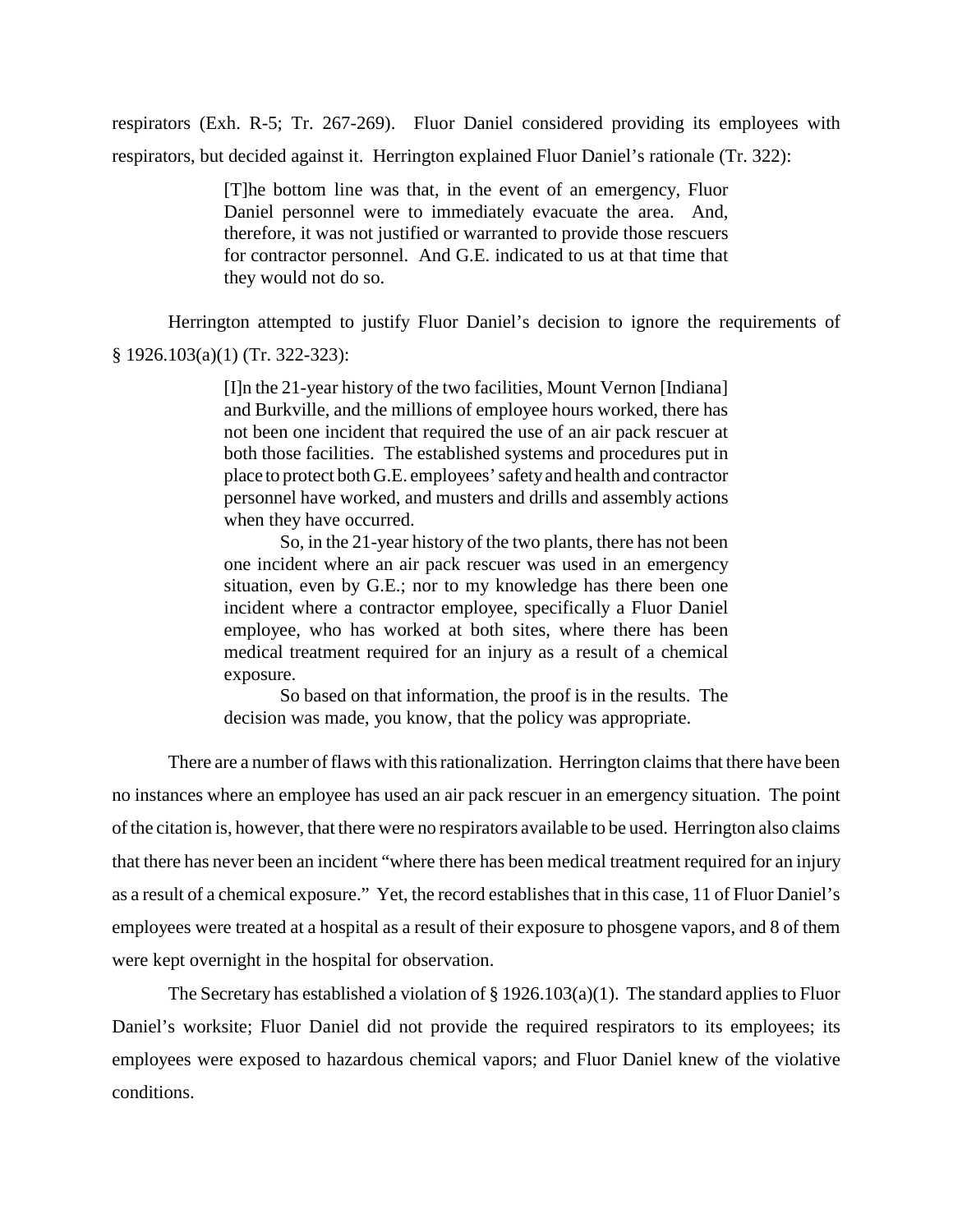#### Willfulness

The Secretary alleges that Fluor Daniel's violation of § 1926.103(a)(1) was willful.

A willful violation of the Occupational Safety and Health Action of 1970, 29 U.S.C. §§ 651-678 ("the Act"), is one committed with an "intentional, knowing or voluntary disregard for the requirements of the Act or with plain indifference to employee safety." *L. E. Myers*, 16 BNA OSHC 1037, 1046, 1993-95 CCH OSHD ¶ 30,016, p. 41,132 (No. 90-945, 1993) (*quoting Williams Enterp*., 13 BNA OSHC 1249, 1256, 1986-87 CCH OSHD ¶ 27,893, p. 36,589 (No. 85-355, 1987)). "It is differentiated from other types of violations by a 'heightened awareness -- of the illegality of the conduct or conditions -- and by a state of mind -- conscious disregard or plain indifference.'" *General Motors Corp., Electro-Motive Div*., 14 BNA OSHC 2064, 2068, 1991-93 CCH OSHD ¶ 29,240, p. 39,168 (No. 82-630, 1991) (consolidated). A violation is not willful if an employer had a good faith belief that the violative condition conformed to the requirements of the Act. The test of good faith is an objection one, that is, "whether the employer's belief concerning the factual matters in question was reasonable under all of the circumstances." *Morrison-Knudsen Co./Yonkers Contracting Co.,* 16 BNA OSHC 1105, 1124, 1993-95 CCH OSHD ¶ 30,048, p. 41,281 (No. 88-572, 1993).

*Pentecost Contracting Corp.*, 17 BNA OSHC 1953, 1955 (No. 92-3788, 1997).

The Secretary has established a willful violation of § 1926.103(a)(1). Herrington, a member of Fluor Daniel's corporate safety group, testified that Fluor Daniel considered providing respirators to its employees in compliance with the standard, but then decided against it because of its evacuation policy. Fluor Daniel substituted its own judgment for that of the Act. The Eleventh Circuit has considered "willfulness" in a similar context in *Trinity Indus. Inc.,* 16 F.3d 1149, 1154(11th Cir. 1994). Trinity implemented a hearing conservation program which intentionally did not comply with the standard because, in its opinion, its own program was superior. In finding the violation willful, the court held any alleged superiority irrelevant to the issue. The existence of the standard forecloses discretion on the part of an employer "to decline compliance and proceed with an alternative program." *Id.* Fluor Daniel's failure to provide respirators to its employees was not an oversight. Rather it came after a considered debate on the subject when G.E. determined it would no longer supply the contractor's employees with respirators. As Herrington stated, "The decision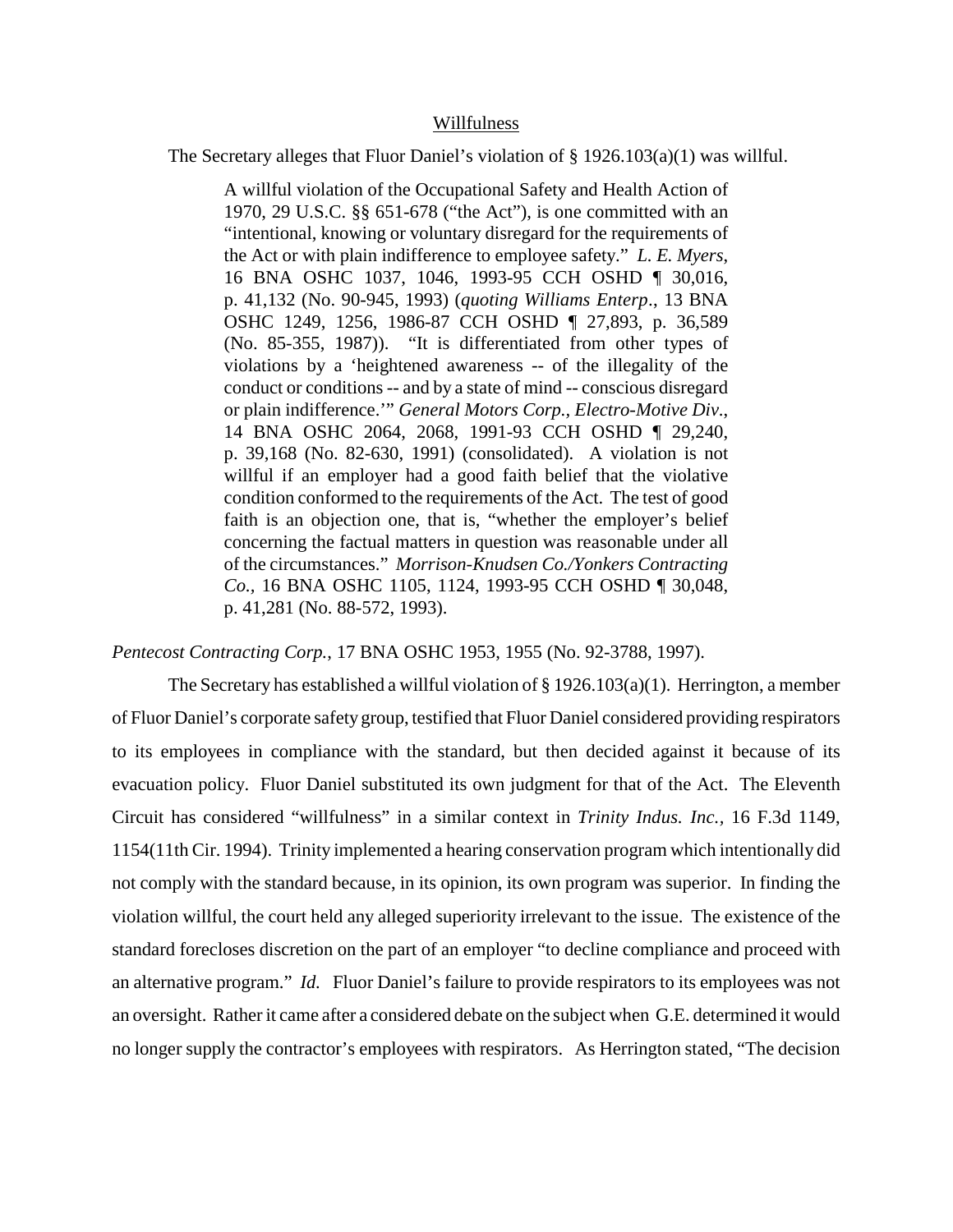was made, you know, that the policy was appropriate" (Tr. 323). Fluor Daniel did not seek a variance for the standard.

Fluor Daniel did not have a good faith belief that its implementation of an evacuation policy in lieu of providing respirators conformed to the requirements of  $\S 1926.103(a)(1)$ . Evacuation is not a substitution for the use of respirators; employees using emergency respirators would receive additional protection *while* evacuating the hazardous area. This fact has heightened significance in the present case, where some employees were delayed during evacuation because of confusion regarding the location of their muster stations. Fluor Daniel demonstrated a voluntary disregard for the requirements of the standard. The violation was willful.

## **Docket No. 96-1730**

#### **Citation No. 1**

#### Items 1 and 2: Alleged Serious Violations of  $\S 1926.64(f)(4)$  and  $(k)(2)$

The Secretary alleges serious violations of  $\S 1926.64(f)(4)$  and  $(k)(2)$ , which provide:

(f)(4) The employer shall develop and implement safe work practices to provide for the control of hazards during operations such as lockout/tagout; confined space entry; opening process equipment or piping; and control over entrance into a facility by maintenance contractor, laboratory, or other support personnel. These safe work practices shall apply to employees and contractor employees. . . .

(k)(2) The permit shall document that the fire prevention and protection requirements in 29 CFR 1926.352 have been implemented prior to beginning the hot work operations; it shall indicate the date(s) authorized for hot work; and identify the object on which hot work is to be performed. The permit shall be kept on file until completion of the hot work operations.

As noted under item 2 of Citation No. 1, Docket No. 96-1729, § 1926.64 applies only to processes which involve certain specified quantities of chemicals. The Secretary adduced no evidence that Fluor Daniel or G.E. kept phosgene, or any other chemical listed in Appendix A to § 1926.64, at or above the TQ. Accordingly, the Secretary has failed to establish that § 1926.64(f)(4) or (k)(2) apply to Fluor Daniel's worksite. Items 1 and 2 are vacated.

#### PENALTY DETERMINATION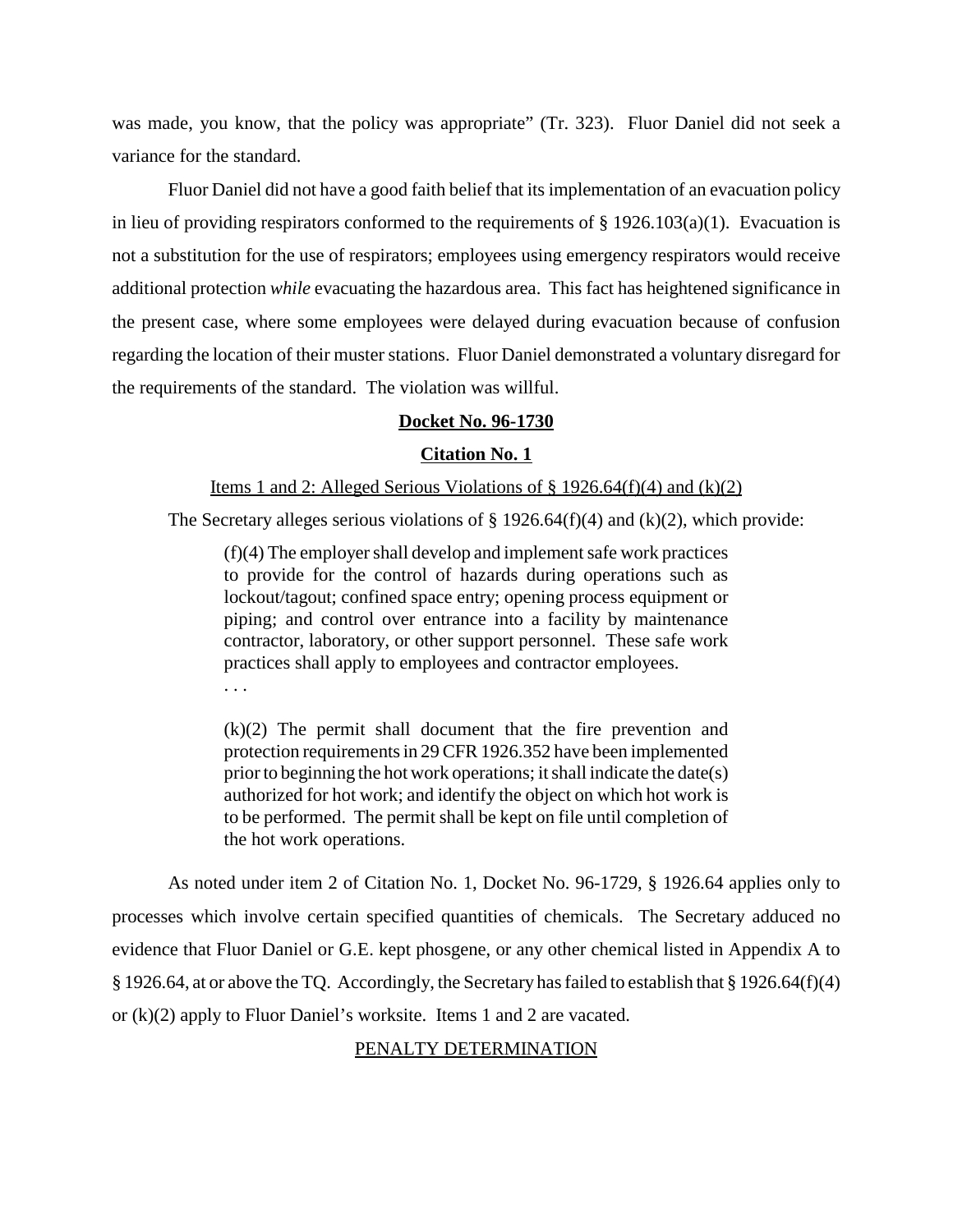The Commission is the final arbiter of penalties in all contested cases. Under  $\S 17(i)$  of the Act, in determining the appropriate penalty, the Commission is required to find and give "due consideration" to  $(1)$  the size of the employer's business,  $(2)$  the gravity of the violation,  $(3)$  the good faith of the employer, and (4) the history of previous violations. The gravity of the violation is the principal factor to be considered.

Fluor Daniel is a large international corporation employing thousands of employees. It had more than 250 employees at the Burkville facility alone (Tr. 50). Fluor Daniel has a history of previous violations (Tr. 50). The Secretary presented no evidence of bad faith. Fluor Daniel had active safety and accident prevention programs (Exhs. R-7 through R-9).

The gravity of the violation of § 1926.35(b)(1) (item 1 of Citation No. 1, Docket No. 96-1729) is moderate to high. Fluor Daniel had an emergency action plan and trained its employees in evacuation procedures. However, when a chemical leak did occur, some of Fluor Daniel's employees were confused about the correct evacuation route, which may have resulted in more exposure to the airborne concentrations of phosgene than was necessary. A penalty of \$2,500.00 is assessed.

No credit for good faith can be afforded for the willful violation of § 1926.103(a)(1) (item 1 of Citation No. 1, Docket No. 96-1729). *Caterpillar Inc.,* 17 BNA OSHC 1731, 1734 (No. 93-373, 1996). Failure to provide emergency respirators to its employees could result in overexposure to hazardous chemical vapors. While the exact number of Fluor Daniel's employees who should have had access to respirators is unknown, 11 employees were involved in the May 22, 1996, incident. The probability of an accident occurring (a consideration for gravity) is not as high as the Secretary suggests in reaching her recommended penalty. The emergency warning system and the additional engineering controls in place in the Burkville plant lessened the chances that a chemical leak could occur and cause harm. When all circumstances surrounding the occurrence of the violation are weighed, the recommended penalty is determined to be excessive. A penalty of \$30,000 is appropriate for the willful violation and is assessed.

#### FINDINGS OF FACT AND CONCLUSIONS OF LAW

The foregoing decision constitutes the findings of fact and conclusions of law in accordance with Federal Rule of Civil Procedure 52(a).

#### ORDER